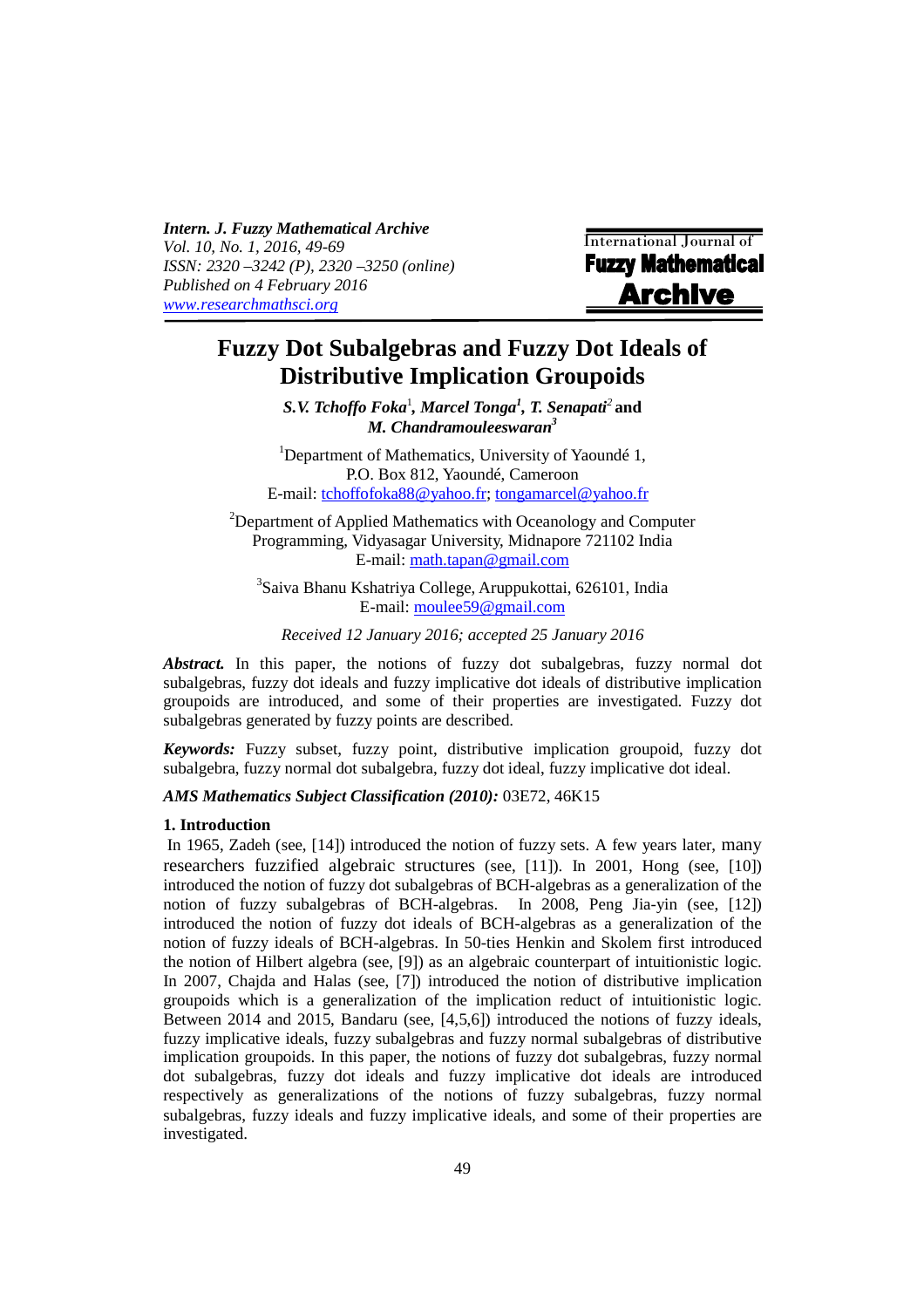## **2. Preliminaries**

In this section, we recall some definitions that are required in the sequel.

**Definition 2.1.** (see, [7]) An algebra  $(A; *, 1)$  of type  $(2, 0)$ , denoted by  $A$ , is called a distributive implication groupoid if it satisfies the following identities:

- i.  $x * x = 1$ ,<br>ii.  $1 * x = x$ .
- ii.  $1 * x = x$ ,<br>iii.  $x * (y * z)$
- $x * (y * z) = (x * y) * (x * z)$  (left distributivity).

**Example 2.** The five elements groupoid given by the following Cayley table is a distributive implication groupoid.

| $\ast$      | a           | b           | C           | d |
|-------------|-------------|-------------|-------------|---|
|             | $\mathbf a$ | b           | $\mathbf c$ | d |
| $\rm{a}$    |             | b           | $\mathbf b$ |   |
| $\mathbf b$ | $\mathbf a$ |             |             | d |
| $\mathbf c$ | a           |             |             | d |
| d           |             | $\mathbf c$ | $\mathbf c$ |   |

In every distributive implication groupoid, one can introduce the so called induced relation  $\leq$  by the setting  $x \leq y$  if and only if  $x * y = 1$ .  $\leq$  is a quasioner and the relationship  $x \leq 1$  and  $x \leq y * x$  are satisfied.

**Notation 2.** For any  $x_1, \dots, x_n, a \in A$ , we define  $\prod_{i=1}^n x_i * a = x_n * (\dots (x_1 * a) \dots)$ .

In what follows, let  $A$  denote a distributive implication groupoid unless otherwise specified.

**Definition 2.2.** A nonempty subset S of A is called a subalgebra of A if for any  $x, y \in A$ ,  $x \in S$  and  $y \in S$  imply  $x * y \in S$ .

**Definition 2.3.** (see, [3]) A subset  $I$  of  $A$  is called an ideal of  $A$  if it satisfies the following conditions:

- i.  $1 \in I$ ,<br>ii.  $x \in A$
- ii.  $x \in A$  and  $y \in I$  imply  $x * y \in I$ ,
- iii.  $x \in A$  and  $y_1, y_2 \in I$  imply  $(y_2 * (y_1 * x)) * x \in I$ .

**Definition 2.4.** (see, [3]) A subset D of A is called a deductive system of  $\mathcal{A}$  if it satisfies the following conditions:

- i.  $1 \in D$ ,<br>ii.  $x \in D$
- $x \in D$  and  $x * y \in D$  imply  $y \in D$ .

**Theorem 2.** (see, [3]) A subset D of A is an ideal of A if and only if it is a deductive system of  $\mathcal{A}$ .

**Definition 2.5.** (see, [4]) A subset  $I$  of  $A$  is called an implicative ideal of  $A$  if it satisfies the following conditions:

- i.  $1 \in I$ ,<br>ii.  $z * (1)$
- ii.  $z * ((x * y) * x) \in I$  and  $z \in I$  imply  $x \in I$ ; for all  $x, y, z \in A$ .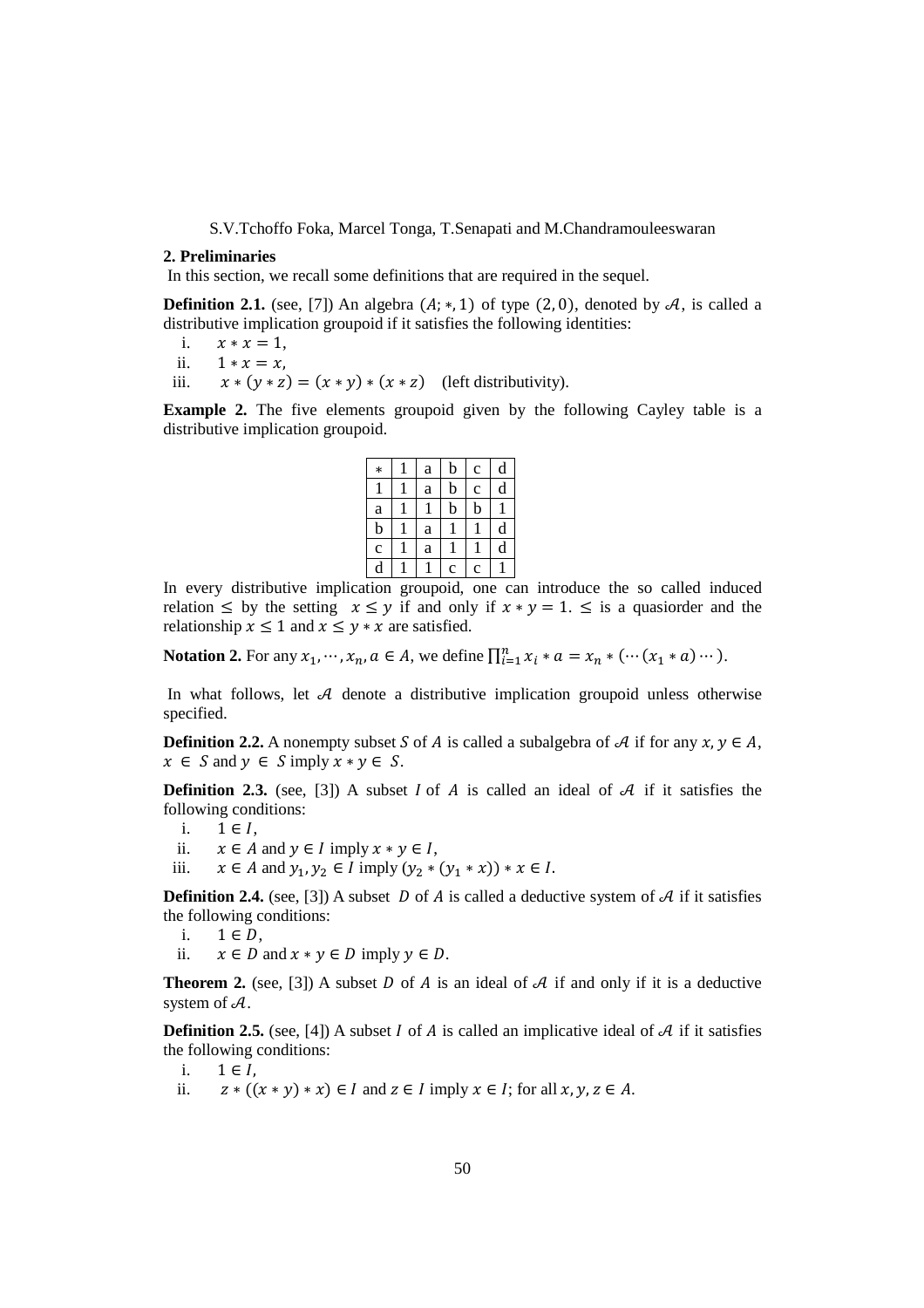**Definition 2.6.** Let  $A$  and  $B$  be two distributive implication groupoids. A mapping  $f$ from  $A$  to  $B$  is said to be a homomorphism of distributive implication groupoids if  $f(x * y) = f(x) * f(y)$  for all  $x, y \in A$ . Note that  $f(1) = 1$ .

**Definition 2.7.** A fuzzy subset of A is a function  $\mu : A \to [0, 1]$  from A to the real unit interval [0, 1].

We define on the set  $F(A)$  of all fuzzy subsets of A the binary operations  $\wedge$  and  $\vee$ respectively by:

 $(\mu \land \nu)(x) = min{\mu(x), \nu(x)}$  and  $(\mu \lor \nu)(x) = max{\mu(x), \nu(x)}$  for all  $x \in A$ . We also define on  $F(A)$  the partial order  $\leq$  by:

 $\mu \leq \nu$  if and only if  $\mu(x) \leq \nu(x)$  for all  $x \in A$ .

**Definition 2.8.** A fuzzy relation on  $A$  is a fuzzy subset of  $A \times A$ .

### **3. Fuzzy dot subalgebras of distributive implication groupoids**

 In this section, fuzzy dot subalgebras of distributive implication groupoids are defined and some of their properties are investigated.

**Definition 3.1.** (see, [6]) Let  $\mu$  be a fuzzy subset of A.  $\mu$  is called a fuzzy subalgebra of  $\mathcal A$  if it satisfies the following condition:

 $\mu(x * y) \ge \min{\{\mu(x), \mu(y)\}}$  for all  $x, y \in A$ .

**Definition 3.2.** Let  $\mu$  be a fuzzy subset of A.  $\mu$  is called a fuzzy dot subalgebra of A if it satisfies the following condition:

 $\mu(x * y) \geq \mu(x) \cdot \mu(y)$  for all  $x, y \in A$ .

**Example 3.1.** Consider the distributive implication groupoid of the example 2. and the fuzzy subset  $\xi$  defined by  $\xi(1) = \xi(a) = \xi(c) = 0.3$  and  $\xi(b) = \xi(d) = 0.5$ . Then  $\xi$  is a fuzzy dot subalgebra.

 Note that every fuzzy subalgebra is a fuzzy dot subalgebra, but the converse is not necessarily true. In fact, the fuzzy dot subalgebra  $\xi$  of the example 3.1 is not a fuzzy subalgebra, since

 $\xi(d * b) = \xi(c) = 0.3 \ge 0.5 = \min\{0.5, 0.5\} = \min\{\xi(d), \xi(b)\}.$ 

**Proposition 3.1.** Every fuzzy dot subalgebra  $\mu$  of  $\mathcal A$  satisfies the inequality  $\mu(1) \geq \mu(x)^2$  for all  $x \in A$ .

**Proof.** For any fuzzy dot subalgebra  $\mu$  of  $\mathcal{A}$  and  $x \in A$ , we have  $\mu(1) = \mu(x * x) \ge \mu(x) \cdot \mu(x) = \mu(x)^2$ .

**Theorem 3.1.** Let  $\mu$  be a fuzzy dot subalgebra of A. If there exists a sequence  $\{x_n\}$  in A such that  $\lim_{n\to\infty} \mu(x_n)^2 = 1$ , then  $\mu(1) = 1$ .

**Proof.** Assume that there exists a sequence  $\{x_n\}$  in A such that

 $\lim_{n\to\infty}\mu(x_n)^2=1$ . By the proposition 3.1,  $\mu(1)\geq \mu(x_n)^2$  for every positive integer n. Thus,  $1 \ge \mu(1) \ge \lim_{n \to \infty} \mu(x_n)^2 = 1$ . Hence,  $\mu(1) = 1$ .

**Proposition 3.2.** Let  $\mu$  be a fuzzy subset of A and  $m$  be a positive integer. If  $\mu$  is a fuzzy dot subalgebra of  $A$ , then the fuzzy subset  $\mu^m$  of A, defined by

 $\mu^{m}(x) = \mu(x)^{m}$  for all  $x \in A$ , is a fuzzy dot subalgebra of  $\mathcal{A}$ .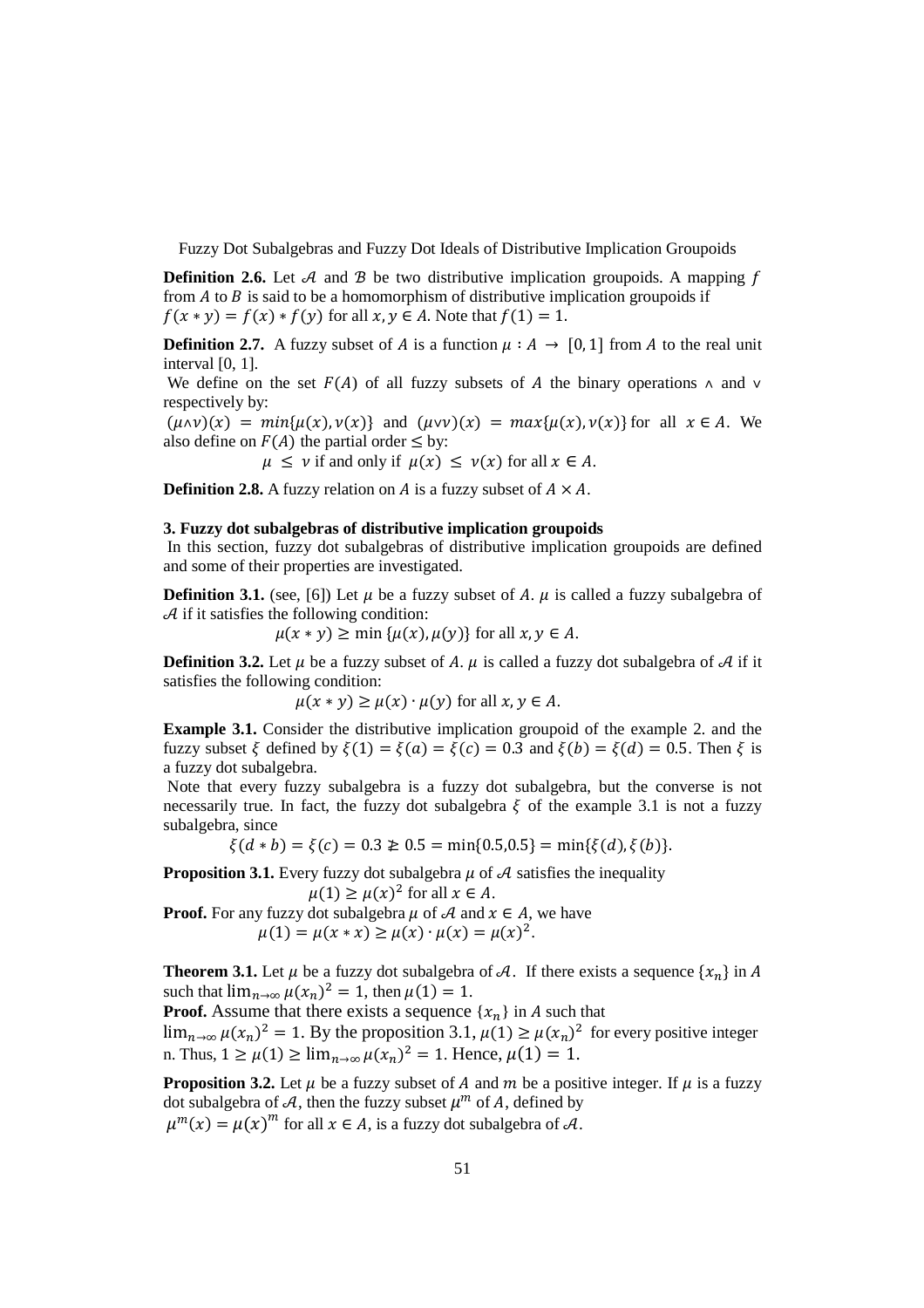**Proof.** Assume that  $\mu$  is a fuzzy dot subalgebra of A. Since  $\mu(x * y) \ge \mu(x) \cdot \mu(y)$  for all  $x, y \in A$ , we have  $\mu(x * y)^m \ge (\mu(x) \cdot \mu(y))^m$  for all  $x, y \in A$ ; i.e.,  $\mu(x * y)^m \ge \mu(x)^m \cdot \mu(y)^m$  for all  $x, y \in A$ ; i.e.,  $\mu^m(x * y) \ge \mu^m(x) \cdot \mu^m(y)$  for all  $x, y \in A$ . Hence,  $\mu^m$  is a fuzzy dot subalgebra of A.

**Theorem 3.2.** Let  $\{\mu_i\}_{i \in I}$  be a family of fuzzy dot subalgebras of A. Then  $inf_{i \in I} \mu_i$  is a fuzzy dot subalgebra of  $A$ .

Proof. For any 
$$
x, y \in A
$$
,  $(inf_{i \in I} \mu_i)(x * y) = inf_{i \in I} \mu_i(x * y)$   
\n $\geq inf_{i \in I} [\mu_i(x) \cdot \mu_i(y)]$   
\n $\geq inf_{i \in I} [inf_{i \in I} \mu_i(x)) \cdot (inf_{i \in I} \mu_i(y))]$   
\n $= (inf_{i \in I} \mu_i)(x) \cdot (inf_{i \in I} \mu_i)(y).$ 

Hence,  $inf_{i \in I} \mu_i$  is a fuzzy dot subalgebra of A.

**Definition 3.3.** Let  $\mu$  be a fuzzy subset of A. The smallest fuzzy dot subalgebra of  $\mathcal{A}$ which contains  $\mu$  is said to be the fuzzy dot subalgebra of A generated by  $\mu$ , and will be denoted by  $\langle \mu \rangle$ .

**Notation 3.1.** We denote the set of all fuzzy dot subalgebras of  $\mathcal{A}$  by  $Fs(\mathcal{A})$ . For any  $\mu, \nu \in Fs(\mathcal{A})$ , we define the meet of  $\mu$  and  $\nu$  (denoted by  $\mu \sqcap \nu$ ) by  $\mu \Box \nu = \mu \Delta \nu$  and the join of  $\mu$  and  $\nu$  (denoted by  $\mu \Box \nu$ ) by  $\mu \Box \nu = \langle \mu \lor \nu \rangle$ .

**Notation 3.2.** Let  $\alpha, \beta \in [0, 1]$ ,  $B \subseteq A$  and  $\langle B \rangle$  be the subalgebra of A generated by B.  $B_{\beta}^{\alpha}$  and  $[B_{\beta}^{\alpha}]$  denote the fuzzy subsets of A respectively defined by:

 $B_{\beta}^{\alpha}(x) = \begin{cases} \alpha \text{ if } x \in B, \\ \beta \text{ otherwise.} \end{cases}$  and  $[B_{\beta}^{\alpha}](x) = \begin{cases} \alpha \text{ if } x \in \langle B \rangle, \\ \beta \text{ otherwise.} \end{cases}$  for all  $x \in A$ .

**Lemma 3.1.** Let *B* be a nonempty subset of *A* and  $\alpha, \beta \in [0, 1]$  such that  $\beta \leq \alpha$ . Then  $[B^{\alpha}_{\beta}]$  is a fuzzy dot subalgebra of  $\mathcal{A}$ .

**Proof.** Let  $x, y \in A$ . If  $x * y \notin \langle B \rangle$ , then  $x \notin \langle B \rangle$  or  $y \notin \langle B \rangle$ ; thus,  $[B_{\beta}^{\alpha}](x) = \beta$  or  $[B_{\beta}^{\alpha}](y) = \beta$ ; thus,  $[B^{\alpha}_{\beta}](x * y) = \beta \ge \max \{\beta^2, \alpha \cdot \beta\} \ge [B^{\alpha}_{\beta}](x) \cdot [B^{\alpha}_{\beta}](y).$ If  $x * y \in \langle B \rangle$ , then  $[B^{\alpha}_{\beta}](x * y) = \alpha \ge \max{\{\alpha^2, \beta^2, \alpha \cdot \beta\}} \ge [B^{\alpha}_{\beta}](x) \cdot [B^{\alpha}_{\beta}](y)$ . Hence,  $[B^{\alpha}_{\beta}]$  is a fuzzy dot subalgebra of  $\mathcal{A}$ .

If B is a subalgebra of A, then  $B_{\beta}^{\alpha}$  is a fuzzy dot subalgebra of A; but the converse is not necessarily true. In fact, consider the distributive implication groupoid of the example 2.;  $\{1, b, d\}_{0.3}^{0.5}$  is a fuzzy dot subalgebra but  $\{1, b, d\}$  is not a subalgebra, because  $b * d = c \notin \{1, b, d\}.$ 

**Theorem 3.3.** Let *B* be a nonempty subset of *A* and  $\beta \in [0, 1]$ . Then  $[B_{\beta}^1]$  is the fuzzy dot subalgebra of A generated by  $B_{\beta}^1$ ; i.e.,  $\langle B_{\beta}^1 \rangle = [B_{\beta}^1]$ .

**Proof.** Since  $B_{\beta}^1(x) \le 1 = [B_{\beta}^1](x)$  for all  $x \in \langle B \rangle$  and  $B_{\beta}^1(x) = \beta = [B_{\beta}^1](x)$  for all  $x \notin \langle B \rangle$ , it follows that  $B_{\beta}^1(x) \leq [B_{\beta}^1](x)$  for all  $x \in A$ ; i.e.,  $[B_{\beta}^1]$  contains  $B_{\beta}^1$ . More,  $[B_\beta^1]$  is a fuzzy dot subalgebra of A by the lemma 3.1, because  $\beta \le 1$ . It suffices now to show that  $[B^1_\beta]$  is the smallest fuzzy dot subalgebra of A containing  $B^1_\beta$ . So, let v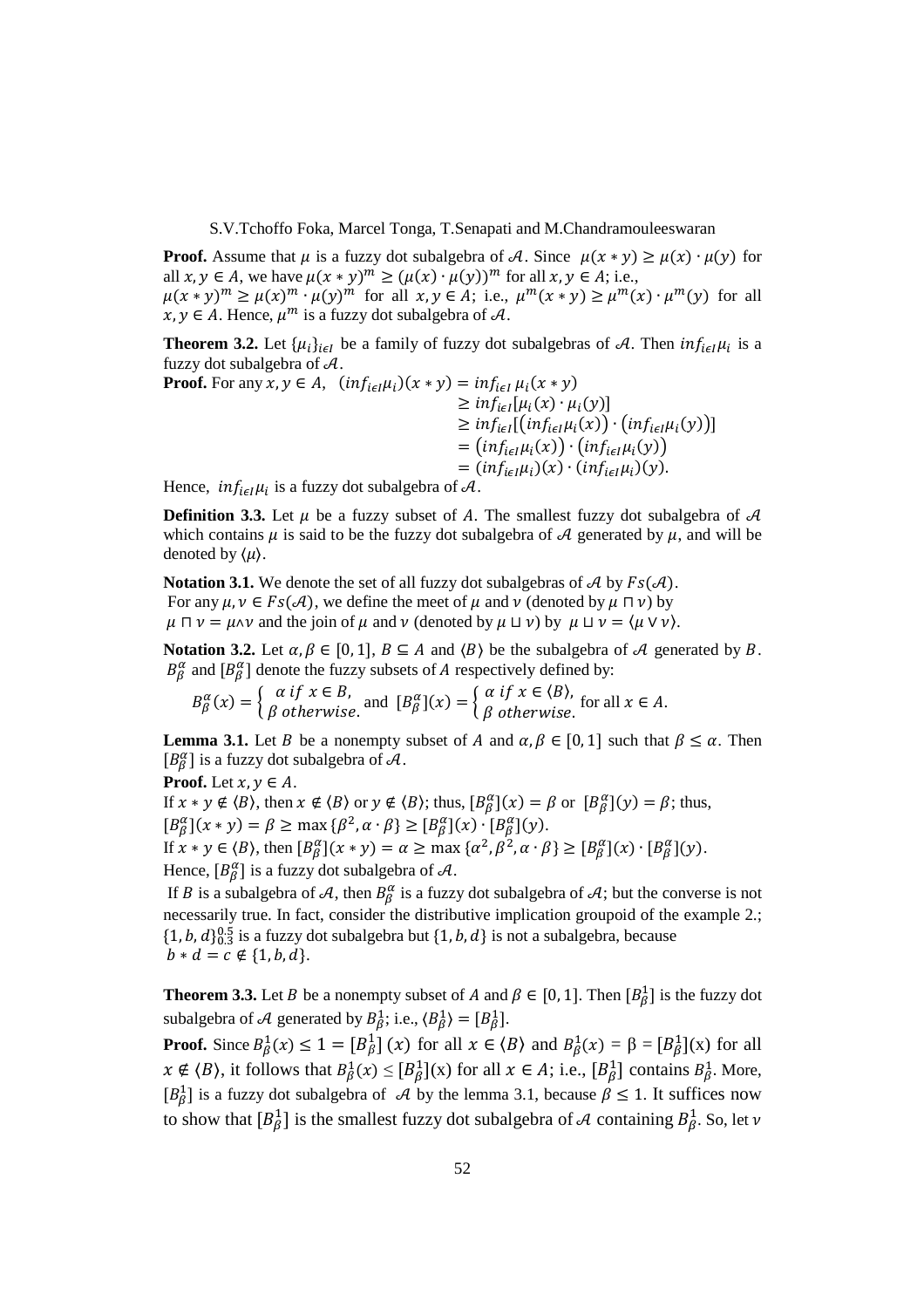be a fuzzy dot subalgebra of A containing  $B^1_\beta$ . For any  $x \notin \langle B \rangle$ , we have

 $[B_\beta^1](x) = \beta = B_\beta^1(x) \le v(x)$ . For any  $x \in \langle B \rangle$ , there is an *n*-ary term *t* in the language of distributive implication groupoids and  $x_1, ..., x_n \in B$  such that  $x = t^{\mathcal{A}}(x_1, ..., x_n)$ ; thus, there is a positive integer k such that  $\nu(x) \geq (\nu(x_1) \cdots \nu(x_n))^k$ ; thus,

$$
\nu(x) \ge \left(B_{\beta}^{1}(x_{1}) \cdots B_{\beta}^{1}(x_{n})\right)^{k} = (1 \cdots 1)^{k} = 1^{k} = 1 = \left[B_{\beta}^{1}\right](x).
$$
 Therefore,

 $\nu(x) \geq [B_{\beta}^{1}](x)$  for all  $x \in A$ ; i.e., v contains  $B_{\beta}^{1}$ . Hence,  $[B_{\beta}^{1}]$  is the smallest fuzzy dot subalgebra of A containing  $B_{\beta}^1$ ; i.e.,  $[B_{\beta}^1]$  is the fuzzy dot subalgebra of A generated by  $B_{\beta}^1$ .

**Corollary 3.1.** Let *B* be a nonempty subset of *A* and  $\beta \in [0, 1]$ . Then  $B_{\beta}^1$  is a fuzzy dot subalgebra of  $A$  if and only  $B$  is a subalgebra of  $A$ .

**Proof.**  $B_{\beta}^1$  is a fuzzy dot subalgebra of A if and only if  $\langle B_{\beta}^1 \rangle = B_{\beta}^1$ ; i.e.,  $[B_{\beta}^1] = B_{\beta}^1$ ; i.e.,  $\langle B \rangle = B$ ; i.e., B is a subalgebra of A.

**Notation 3.3.**  $\chi_B$  denotes the characteristic function of a subset B of A.

**Corollary 3.2.** Let *B* be a nonempty subset of *A*. Then  $\chi_B$  is a fuzzy dot subalgebra of  $\mathcal A$  if and only if B is a subalgebra of  $\mathcal A$ .

**Proof.** Straightforward, because  $\chi_B = B_0^1$ .

**Theorem 3.4.**  $\left(Fs(\mathcal{A}); \Pi, \Pi; \underline{0}, \underline{1}\right)$  is a complete lattice; where  $\underline{0}$  and  $\underline{1}$  are the fuzzy subsets of  $A$  with values 0 and 1 respectively.

**Proof.** Since  $0 \le 0$  and  $1 \le 1$ ,  $\underline{0} = B_0^0$  and  $\underline{1} = B_1^1$  (for all subalgebra B of A) are fuzzy dot subalgebras of A. Therefore,  $(Fs(A); \Pi, \Pi; 0, 1)$  is a complete lattice by the theorem 3.2.

**Definition 3.4.** For any fuzzy subset  $\mu$  of  $A$  and  $\alpha \in [0, 1]$ , the subset  $\{x \in A : \mu(x) \ge \alpha\}$  of A, denoted by  $U(\mu; \alpha)$ , is called a level subset of  $\mu$ .

**Proposition 3.3.** (see, [6]) A fuzzy subset of  $A$  is a fuzzy subalgebra of  $A$  if and only if all its nonempty level subsets are subalgebras of  $A$ .

There is a fuzzy dot subalgebra of a distributive implication groupoid with a nonempty level subset which is not a subalgebra. Consider the fuzzy dot subalgebra  $\xi$  of the example 3.1;  $U(\xi; 0.5) = \{b, d\}$  is not a subalgebra, since  $1 \notin U(\xi; 0.5)$ .

**Theorem 3.5.** Let  $\mu$  be a fuzzy subset of A. If  $\mu$  is a fuzzy dot subalgebra of A, then  $U(\mu; 1)$  is either empty or a subalgebra of A.

**Proof.** Assume that  $\mu$  is a fuzzy dot subalgebra of A and  $U(\mu; 1)$  is a nonempty subset of A. If x and y belong to  $U(\mu; 1)$ , then  $\mu(x * y) \ge \mu(x) \cdot \mu(y) = 1 \cdot 1 = 1$ ; thus,  $\mu(x * y) = 1$ ; i.e.,  $x * y \in U(\mu; 1)$ .

Hence,  $U(\mu; 1)$  is a subalgebra of A.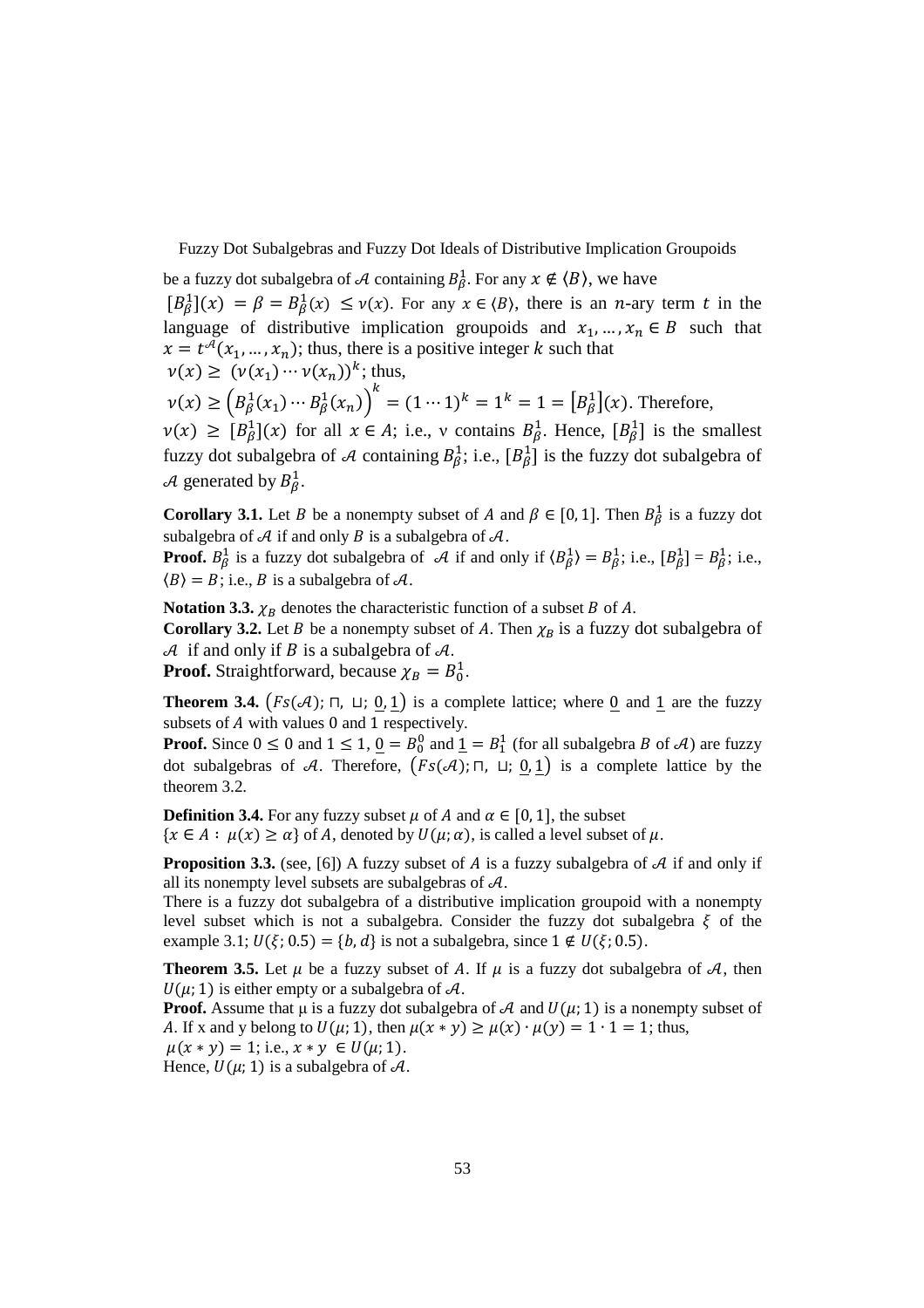**Definition 3.5.** Let  $f : A \rightarrow B$  be a function from a set A to a set B and v be a fuzzy subset of B. The preimage under f of  $\nu$ , denoted by  $f^{-1}[\nu]$ , is the fuzzy subset of A defined by:  $f^{-1}[v](x) = v(f(x))$  for all  $x \in A$ .

**Theorem 3.6.** Let  $f : A \rightarrow B$  be a homomorphism of distributive implication groupoids and  $\nu$  be a fuzzy subset of B. If  $\nu$  is a fuzzy dot subalgebra of B, then  $f^{-1}[\nu]$  is a fuzzy dot subalgebra of  $A$ .

**Proof.** Assume that  $\nu$  is a fuzzy dot subalgebra of  $\mathcal{B}$ . For any  $x, y \in A$ ,

$$
f^{-1}[v](x * y) = v(f(x * y)) = v(f(x) * f(y))
$$
  
\n
$$
\geq v(f(x)) \cdot v(f(y))
$$
  
\n
$$
= f^{-1}[v](x) \cdot f^{-1}[v](y).
$$

Hence,  $f^{-1}[\nu]$  is a fuzzy dot subalgebra of  $\mathcal{A}$ .

**Theorem 3.7.** Let  $f : A \rightarrow B$  be an onto homomorphism of distributive implication groupoids and  $\nu$  be a fuzzy subset of B. If  $f^{-1}[\nu]$  is a fuzzy dot subalgebra of A, then  $\nu$ is a fuzzy dot subalgebra of  $\mathcal{B}$ .

**Proof.** For any 
$$
y, z \in B
$$
 and  $(a, b) \in f^{-1}(y) \times f^{-1}(z)$ ,  
\n
$$
v(y * z) = v(f(a) * f(b)) = v(f(a * b)) = f^{-1}[v](a * b)
$$
\n
$$
\geq f^{-1}[v](a) \cdot f^{-1}[v](b)
$$
\n
$$
= v(f(a)) \cdot v(f(b))
$$
\n
$$
= v(y) \cdot v(z).
$$

Hence,  $\nu$  is a fuzzy dot subalgebra of  $\mathcal{B}$ .

**Definition 3.6.** Let  $f : A \rightarrow B$  be a function from a set A to a set B and  $\mu$  be a fuzzy subset of A. The image under f of  $\mu$ , denoted by  $f[\mu]$ , is the fuzzy subset of B defined by:  $f[\mu](y) = \begin{cases} \sup_{a \in f^{-1}(y)} \mu(a) & \text{if } f^{-1}(y) \neq \emptyset, \\ 0 & \text{otherwise.} \end{cases}$ 0 otherwise. for all  $y \in B$ .

**Theorem 3.8.** Let  $f : A \rightarrow B$  be an onto homomorphism of distributive implication groupoids and  $\mu$  be a fuzzy subset of A. If  $\mu$  is a fuzzy dot subalgebra of A, then  $f[\mu]$  is a fuzzy dot subalgebra of  $B$ .

**Proof.** Assume that  $\mu$  is a fuzzy dot subalgebra of  $\mathcal{A}$ .

Let  $y_1, y_2 \in B$ ,  $A_1 = f^{-1}(y_1)$ ,  $A_2 = f^{-1}(y_2)$  and  $A_{12} = f^{-1}(y_1 * y_2)$ . Consider the set  $A_1 * A_2 = \{x \in A : x = a_1 * a_2 \text{ for some } a_1 \in A_1 \text{ and } a_2 \in A_2\}.$ If  $x \in A_1 * A_2$ , then  $x = a_1 * a_2$  for some  $a_1 \in A_1$  and  $a_2 \in A_2$ ; so that,

 $f(x) = f(a_1 * a_2) = f(a_1) * f(a_2) = y_1 * y_2$ ; that is,  $x \in f^{-1}(y_1 * y_2) = A_{12}$ Hence,  $A_1 * A_2 \subseteq A_{12}$ . It follows that

$$
f[\mu](y_1 * y_2) = \sup_{a \in f^{-1}(y_1 * y_2)} \mu(a) = \sup_{a \in A_{12}} \mu(a)
$$
  
\n
$$
\geq \sup_{a \in A_1 * A_2} \mu(a) = \sup_{a_1 \in A_1, a_2 \in A_2} \mu(a_1 * a_2)
$$
  
\n
$$
\geq \sup_{a_1 \in A_1, a_2 \in A_2} \mu(a_1) \cdot \mu(a_2).
$$

Since  $\cdot$  : [0,1] × [0,1] → [0,1] is continuous, for every  $\varepsilon > 0$  there exists  $\delta > 0$  such that if  $\alpha_1 \ge \sup_{a_1 \in A_1} \mu(a_1) - \delta$  and  $\alpha_2 \ge \sup_{a_2 \in A_2} \mu(a_2) - \delta$ , then

$$
\alpha_1 \cdot \alpha_2 \ge \sup_{a_1 \in A_1} \mu(a_1) \cdot \sup_{a_2 \in A_2} \mu(a_2) - \varepsilon.
$$

Choose 
$$
x_1 \in A_1
$$
 and  $x_2 \in A_2$  such that  
\n
$$
\mu(x_1) \ge \sup_{a_1 \in A_1} \mu(a_1) - \delta
$$
 and 
$$
\mu(x_2) \ge \sup_{a_2 \in A_2} \mu(a_2) - \delta
$$
, then  
\n
$$
\mu(x_1) \cdot \mu(x_2) \ge \sup_{a_1 \in A_1} \mu(a_1) \cdot \sup_{a_2 \in A_2} \mu(a_2) - \varepsilon.
$$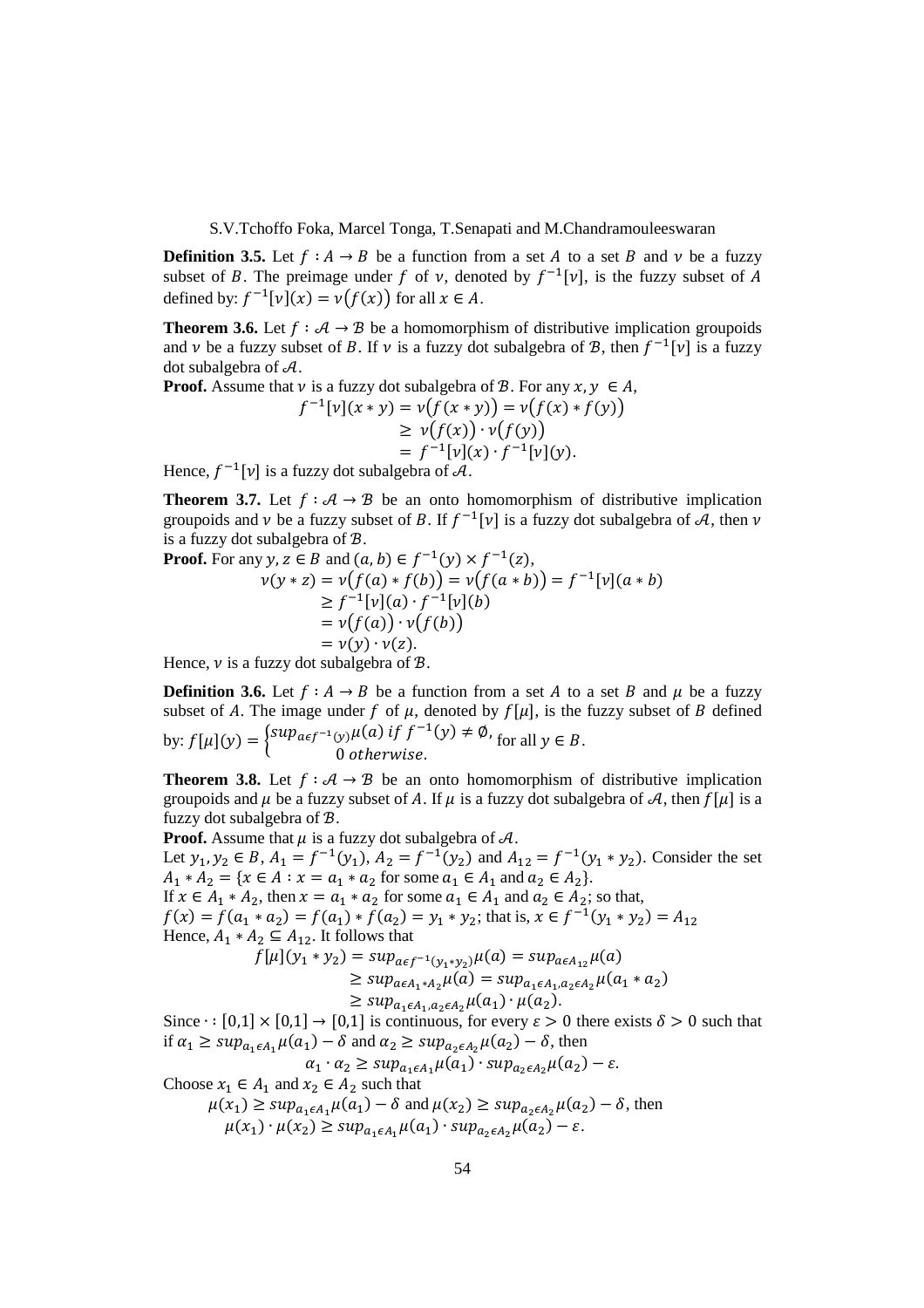Consequently,  $f[\mu](y_1 * y_2) \ge \sup_{a_1 \in A_1, a_2 \in A_2} \mu(a_1) \cdot \mu(a_2)$  $\geq \sup_{a_1 \in A_1} \mu(a_1) \cdot \sup_{a_2 \in A_2} \mu(a_2)$  $= f[\mu](y_1) \cdot f[\mu](y_2).$ 

Hence,  $f[\mu]$  is a fuzzy dot subalgebra of  $\mathcal{B}$ .

**Theorem 3.9.** Let  $\mu$  and  $\nu$  be two fuzzy dot subalgebras of A. The fuzzy subset  $\mu \times \nu$  of  $A \times A$ , defined by  $(\mu \times \nu)(x, y) = \mu(x) \cdot \nu(y)$  for all  $(x, y) \in A \times A$ , is a fuzzy dot subalgebra of  $A \times A$ .

**Proof.** For any  $(x_1, y_1)$ ,  $(x_2, y_2) \in A \times A$ ,

$$
(\mu \times \nu)((x_1, y_1) * (x_2, y_2)) = (\mu \times \nu)(x_1 * x_2, y_1 * y_2)
$$
  
=  $\mu(x_1 * x_2) \cdot \nu(y_1 * y_2)$   
 $\geq (\mu(x_1) \cdot \mu(x_2)) \cdot (\nu(y_1) \cdot \nu(y_2))$   
=  $(\mu(x_1) \cdot \nu(y_1)) \cdot (\mu(x_2) \cdot \nu(y_2))$   
=  $(\mu \times \nu)(x_1, y_1) \cdot (\mu \times \nu)(x_2, y_2).$ 

Hence,  $\mu \times \nu$  is a fuzzy dot subalgebra of  $\mathcal{A} \times \mathcal{A}$ .

**Theorem 3.10.** Let  $\sigma$  be a fuzzy subset of A. The strong  $\sigma$ -relation  $\mu_{\sigma}$  on A, defined by  $\mu_{\sigma}(x, y) = \sigma(x) \cdot \sigma(y)$  for all  $(x, y) \in A \times A$ , is a fuzzy dot subalgebra of  $A \times A$  if and only if  $\sigma$  is a fuzzy dot subalgebra of  $\mathcal{A}$ .

**Proof.** ( $\Rightarrow$ ) Assume that  $\mu_{\sigma}$  is a fuzzy dot subalgebra of  $\mathcal{A} \times \mathcal{A}$ .

For any 
$$
x, y \in A
$$
,  $\sigma(x * y) = \sqrt{\sigma(x * y) \cdot \sigma(x * y)}$   
\t\t\t\t $= \sqrt{\mu_{\sigma}(x * y, x * y)}$   
\t\t\t\t $= \sqrt{\mu_{\sigma}((x, x) * (y, y))}$   
\t\t\t\t $\geq \sqrt{\mu_{\sigma}(x, x) \cdot \mu_{\sigma}(y, y)}$   
\t\t\t\t $= \sqrt{(\sigma(x) \cdot \sigma(x)) \cdot (\sigma(y) \cdot \sigma(y))}$   
\t\t\t\t $= \sigma(x) \cdot \sigma(y)$ .

Hence,  $\sigma$  is a fuzzy dot subalgebra of  $\mathcal{A}$ .  $(\Leftarrow)$  Assume that  $\sigma$  is a fuzzy dot subalgebra of A. For any  $(x_1, y_1), (x_2, y_2) \in A \times A$ ,

$$
\mu_{\sigma}((x_1, y_1) * (x_2, y_2)) = \mu_{\sigma}(x_1 * x_2, y_1 * y_2) = \sigma(x_1 * x_2) \cdot \sigma(y_1 * y_2)
$$
  
\n
$$
\geq (\sigma(x_1) \cdot \sigma(x_2)) \cdot (\sigma(y_1) \cdot \sigma(y_2))
$$
  
\n
$$
= (\sigma(x_1) \cdot \sigma(y_1)) \cdot (\sigma(x_2) \cdot \sigma(y_2))
$$
  
\n
$$
= \mu_{\sigma}(x_1, y_1) \cdot \mu_{\sigma}(x_2, y_2).
$$

Hence,  $\mu_{\sigma}$  is a fuzzy dot subalgebra of  $\mathcal{A} \times \mathcal{A}$ .

**Definition 3.7.** Let  $\sigma$  be a fuzzy subset of A. A fuzzy relation  $\mu$  on A is called a  $\sigma$ -product relation on A if  $\mu(x, y) \ge \sigma(x) \cdot \sigma(y)$  for all  $x, y \in A$ .

**Definition 3.8.** Let  $\sigma$  be a fuzzy subset of A. A fuzzy relation  $\mu$  on A is called a left fuzzy relation on  $\sigma$  if  $\mu(x, y) = \sigma(x)$  for all  $x, y \in A$ . Similarly, we can define a right fuzzy relation on  $\sigma$ .

Note that a left (resp. right) fuzzy relation on  $\sigma$  is a fuzzy  $\sigma$ -product relation on  $A$ .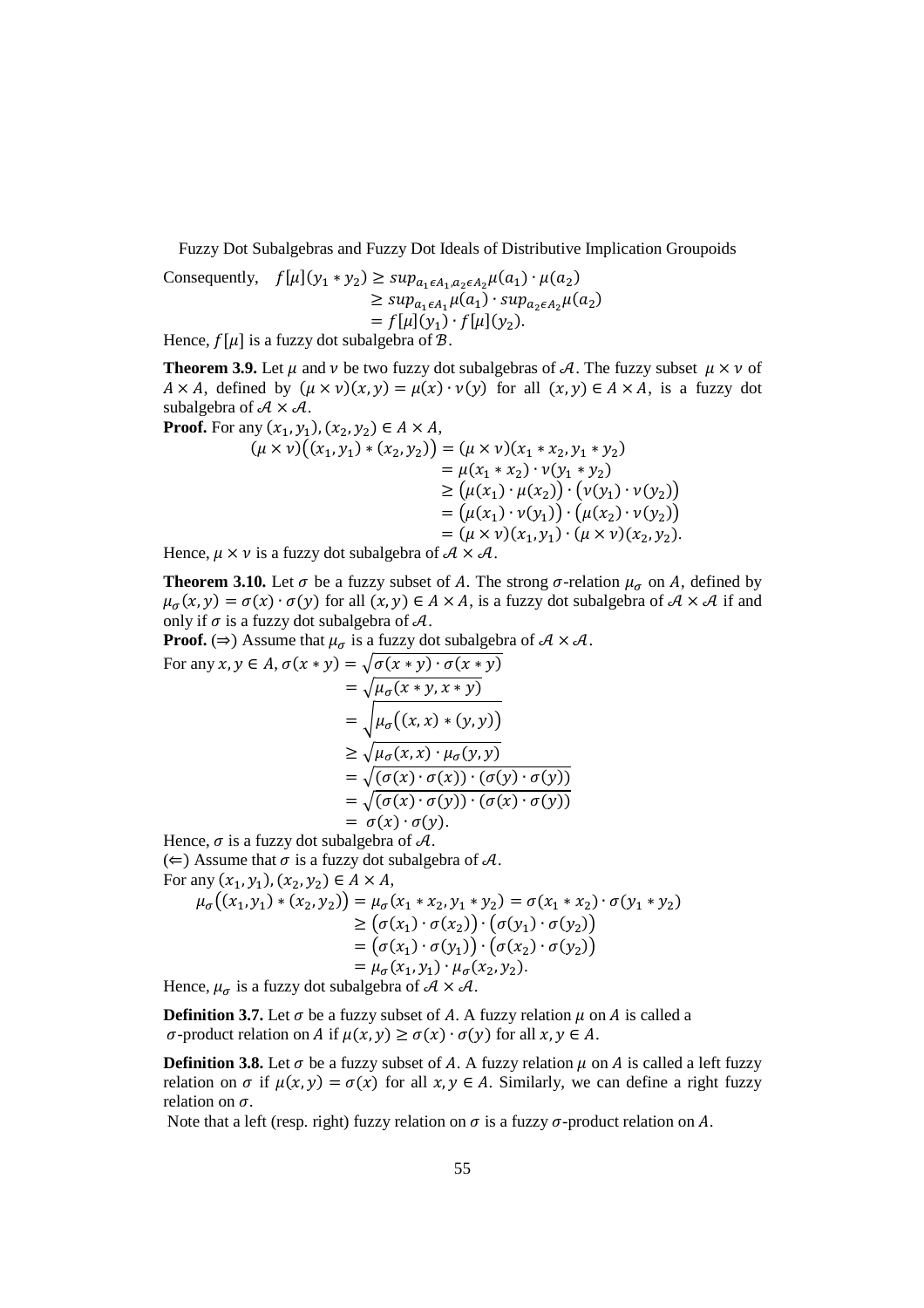**Theorem 3.11.** Let  $\mu$  be a left fuzzy relation on a fuzzy subset  $\sigma$  of A. If  $\mu$  is a fuzzy dot subalgebra of  $A \times A$ , then  $\sigma$  is a fuzzy dot subalgebra of  $A$ .

**Proof.** Assume that  $\mu$  is a fuzzy dot subalgebra of  $A \times A$ .

For any 
$$
x_1, x_2, y_1, y_2 \in A
$$
,  $\sigma(x_1 * x_2) = \mu(x_1 * x_2, y_1 * y_2) = \mu((x_1, y_1) * (x_2, y_2))$   
\n $\geq \mu(x_1, y_1) \cdot \mu(x_2, y_2) = \sigma(x_1) \cdot \sigma(x_2).$ 

Hence,  $\sigma$  is a fuzzy dot subalgebra of  $\mathcal{A}$ .

**Theorem 3.12.** Let  $z \in A$  and  $\mu$  be a fuzzy relation on  $A$  satisfying the inequality  $\mu(x, y) \leq \mu(x, 1)$  for all  $x, y \in A$ . If  $\mu$  is a fuzzy dot subalgebra of A, then the fuzzy subset  $\sigma_z$  of A, defined by  $\sigma_z(x) = \mu(x, z)$  for all  $x \in A$ , is a fuzzy dot subalgebra of  $A \times A$ .

**Proof.** Assume that  $\mu$  is a fuzzy dot subalgebra of  $\mathcal{A}$ . For any  $x, y \in A$ ,  $\sigma_z(x * y) = \mu(x * y, z) = \mu(x * y, 1 * z) = \mu((x, 1) * (y, z))$  $\geq \mu(x, 1) \cdot \mu(y, z) \geq \mu(x, z) \cdot \mu(y, z) = \sigma_z(x) \cdot \sigma_z(y).$ 

Hence,  $\sigma_z$  is a fuzzy dot subalgebra of A.

**Theorem 3.13.** Let  $\mu$  be a fuzzy subset of  $A \times A$  satisfying  $\mu(x, 1) = \mu(1, x) = 1$  for all  $x \in A$ . If  $\mu$  is a fuzzy dot subalgebra of  $A \times A$  then, the fuzzy subset  $\sigma_{\mu}$  of A, defined by  $\sigma_{\mu}(x) = inf_{z \in A} \mu(x, z) \cdot \mu(z, x)$  for all  $x \in A$ , is a fuzzy dot subalgebra of A. **Proof.** For any  $x, y, z \in A$ ,  $\mu(x * y, z) = \mu(x * y, 1 * z) = \mu((x, 1) * (y, z))$  $\geq \mu(x, 1) \cdot \mu(y, z) = 1 \cdot \mu(y, z) = \mu(y, z)$ <br>and and

$$
\mu(z, x * y) = \mu(1 * z, x * y) = \mu((1, x) * (z, y))
$$
  
\n
$$
\geq \mu(1, x) \cdot \mu(z, y) = 1 \cdot \mu(z, y) = \mu(z, y);
$$
  
\nIt follows that  $\mu(x * y, z) \cdot \mu(z, x * y) \geq \mu(y, z) \cdot \mu(z, y)$   
\n
$$
\geq (\mu(x, z) \cdot \mu(z, x)) \cdot (\mu(y, z) \cdot \mu(z, y)).
$$

So that, for any  $x, y \in A$ ,

$$
\sigma_{\mu}(x * y) = inf_{zeA}\mu(x * y, z) \cdot \mu(z, x * y)
$$
  
\n
$$
\geq inf_{zeA}(\mu(x, z) \cdot \mu(z, x)) \cdot (\mu(y, z) \cdot \mu(z, y))
$$
  
\n
$$
\geq inf_{zeA}(inf_{zeA}\mu(x, z) \cdot \mu(z, x)) \cdot (inf_{zeA}\mu(y, z) \cdot \mu(z, y))
$$
  
\n
$$
= (inf_{zeA}\mu(x, z) \cdot \mu(z, x)) \cdot (inf_{zeA}\mu(y, z) \cdot \mu(z, y))
$$
  
\n
$$
= \sigma_{\mu}(x) \cdot \sigma_{\mu}(y).
$$

Hence,  $\sigma_{\mu}$  is a fuzzy dot subalgebra of  $\mathcal{A}$ .

**Definition 3.9.** (see, [8]) A fuzzy map  $f$  from a set  $A$  to a set  $B$  is an ordinary map  $f: A \to F(B)$  from A to the set  $F(B)$  of all fuzzy subsets of B satisfying the following conditions:

i. for any  $x \in A$ , there exists  $y_x \in B$  such that  $f(x)(y_x) = 1$ ;

ii. for any  $x \in A$  and  $y_1, y_2 \in B$ ,  $f(x)(y_1) = f(x)(y_2)$  implies  $y_1 = y_2$ .

One observes that a fuzzy map f from A to B gives rise to a unique ordinary map  $\mu_f$ from  $A \times B$  to [0, 1], given by  $\mu_f(x, y) = f(x)(y)$  for all  $x \in A$  and  $y \in B$ . One also notes that a fuzzy map f from A to B gives rise to a unique ordinary map  $f_1$  from A to B, given by  $f_1(x) = y_x$ .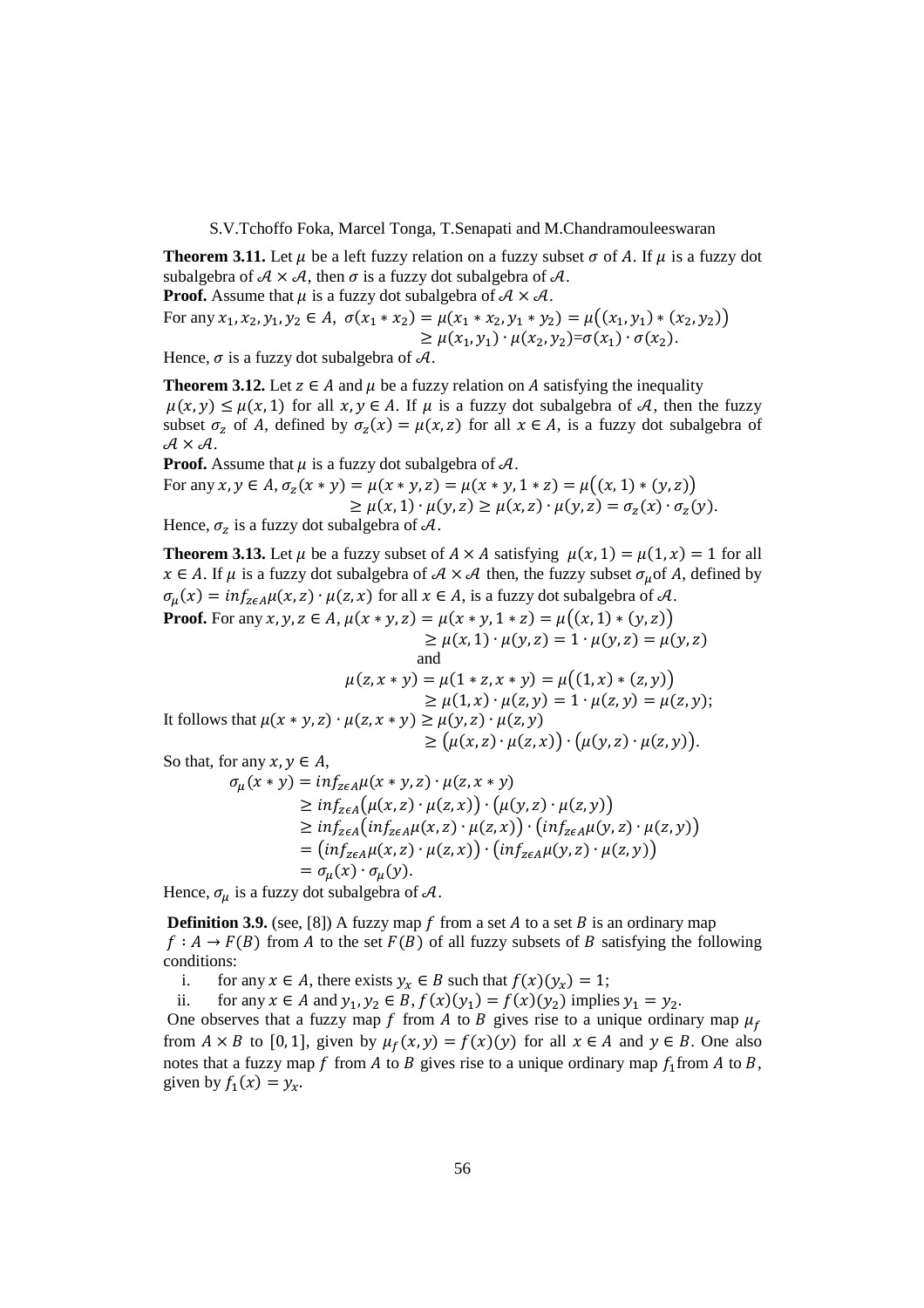**Theorem 3.14.** Let  $f : A \rightarrow B$  be a fuzzy homomorphism of distributive implication groupoids; i.e.,  $\mu_f(x_1 * x_2, y) = \sup_{y = y_1 * y_2} \mu_f(x_1, y_1) \cdot \mu_f(x_2, y_2)$  for all  $x_1, x_2 \in A$  and  $v \in B$ . Then

a.  $\mu_f(x_1 * x_2, y_1 * y_2) \ge \mu_f(x_1, y_1) \cdot \mu_f(x_2, y_2)$  for all  $x_1, x_2 \in A, y_1, y_2 \in B$ ;

b.  $\mu_f(1,1) = 1$ .

**Proof. a.** For any  $x_1, x_2 \in A$  and  $y_1, y_2 \in B$ ,

$$
\mu_f(x_1 * x_2, y_1 * y_2) = \sup_{y_1 * y_2 = z_1 * z_2} \mu_f(x_1, z_1) \cdot \mu_f(x_2, z_2)
$$
  
\n
$$
\geq \mu_f(x_1, y_1) \cdot \mu_f(x_2, y_2).
$$

**b.** For any  $x \in A$ , there exists  $y_x \in B$  such that  $\mu_f(x, y_x) = 1$ ; thus,  $\mu_f(1,1) = \mu_f(x * x, y_x * y_x) \ge \mu_f(x, y_x) \cdot \mu_f(x, y_x) = 1 \cdot 1 = 1;$ so,  $\mu_f(1,1) = 1$ .

**Definition 3.10.** For any fuzzy subsets  $\mu$  and  $\nu$  of A,  $\mu * \nu$  is the fuzzy subset of A defined by:  $(\mu * \nu)(x) = \sup_{x=a*b}\mu(a) \cdot \nu(b)$  for all  $x \in A$ .

**Theorem 3.15.** Let  $\mu$  be a fuzzy subset of A. Then the following are equivalent:

- a.  $\mu$  is a fuzzy dot subalgebra of  $\mathcal{A}$ .
- b.  $\mu * \mu \leq \mu$ .

**Proof.** ( $a \Rightarrow b$ .) Assume that  $\mu$  is a fuzzy dot subalgebra of A. For any  $x \in A$ , we have  $\mu(x) = \mu(a * b) \ge \mu(a) \cdot \mu(b)$  for all  $a, b \in A$  such that  $x = a * b$ ; thus,  $\mu(x) \ge \sup_{x=a*b}\mu(a)\cdot\mu(b)$ ; i.e.,  $\mu(x) \ge (\mu*\mu)(x)$ . Therefore,  $\mu*\mu \le \mu$ .  $(b \Rightarrow a)$  Assume that  $\mu * \mu \leq \mu$ . Then  $(\mu * \mu)(a * b) \leq \mu(a * b)$  for all  $a, b \in A$ ; i.e.,  $sup_{a*b=u*v}\mu(u)\cdot\mu(v)\leq\mu(a*b)$  for all  $a,b\in A$ ; thus,  $\mu(a)\cdot\mu(b)\leq\mu(a*b)$  for all  $a, b \in A$ ; i.e.,  $\mu$  is a fuzzy dot subalgebra of  $\mathcal{A}$ .

**Definition 3.11.** For any  $x \in A$  and  $\alpha \in [0, 1]$ , the fuzzy subset  $x_{\alpha}$  of A, defined by  $x_{\alpha}(x) = \alpha$  and  $x_{\alpha}(y) = 0$  for all  $y \neq x$ , is called a fuzzy point of A.

**Theorem 3.16.** Let  $x_\alpha$  and  $y_\beta$  be two fuzzy points of A. Then  $x_\alpha * y_\beta = (x * y)_{\alpha \cdot \beta}$ . **Proof.** For any  $z = a * b \neq x * y$ , we have  $a \neq x$  or  $b \neq y$ ; i.e.,  $x_{\alpha}(a) = 0$  or  $y_{\beta}(b) = 0$ ; thus,  $x_{\alpha}(a) \cdot y_{\beta}(b) \le \min\{x_{\alpha}(a), y_{\beta}(b)\} = 0$ ; so,  $x_{\alpha}(a) \cdot y_{\beta}(b) = 0$ . Thus,  $(x_{\alpha} * y_{\beta})(z) = \sup_{z=a*b} x_{\alpha}(a) \cdot y_{\beta}(b) = \sup_{z=a*b} 0 = 0$  for all  $z \neq x * y$ . More,  $(x_{\alpha} * y_{\beta})(x * y) = \sup_{x * y = a * b} x_{\alpha}(a) \cdot y_{\beta}(b) = x_{\alpha}(x) \cdot y_{\beta}(y) = \alpha \cdot \beta.$ Hence,  $(x_{\alpha} * y_{\beta})(z) = (x * y)_{\alpha \cdot \beta}(z)$  for all  $z \in A$ ; i.e.,  $x_{\alpha} * y_{\beta} = (x * y)_{\alpha \cdot \beta}$ .

**Corollary 3.3.** Let  $x_{\alpha}, y_{\beta}, z_{\gamma}$  and  $1_{\delta}$  be four fuzzy points of A. Then

a.  $x_{\alpha} * x_{\alpha} = 1_{\alpha^2}$ , b.  $1_{\delta} * x_{\alpha} = x_{\delta \cdot \alpha}$ , c.  $(x_{\alpha} * y_{\beta}) * (x_{\alpha} * z_{\gamma}) \leq x_{\alpha} * (y_{\beta} * z_{\gamma}).$ **Proof. a.**  $x_{\alpha} * x_{\alpha} = (x * x)_{\alpha \cdot \alpha} = 1_{\alpha^2}$ . **b.**  $1_{\delta} * x_{\alpha} = (1 * x)_{\delta \cdot \alpha} = x_{\delta \cdot \alpha}$ . **c.**  $x_{\alpha} * (y_{\beta} * z_{\gamma}) = x_{\alpha} * (y * z)_{\beta \cdot \gamma}$  $= (x * (y * z))_{\alpha \cdot (\beta \cdot \gamma)}$  $= ((x * y) * (x * z))_{(\alpha \cdot \beta) \cdot \gamma}$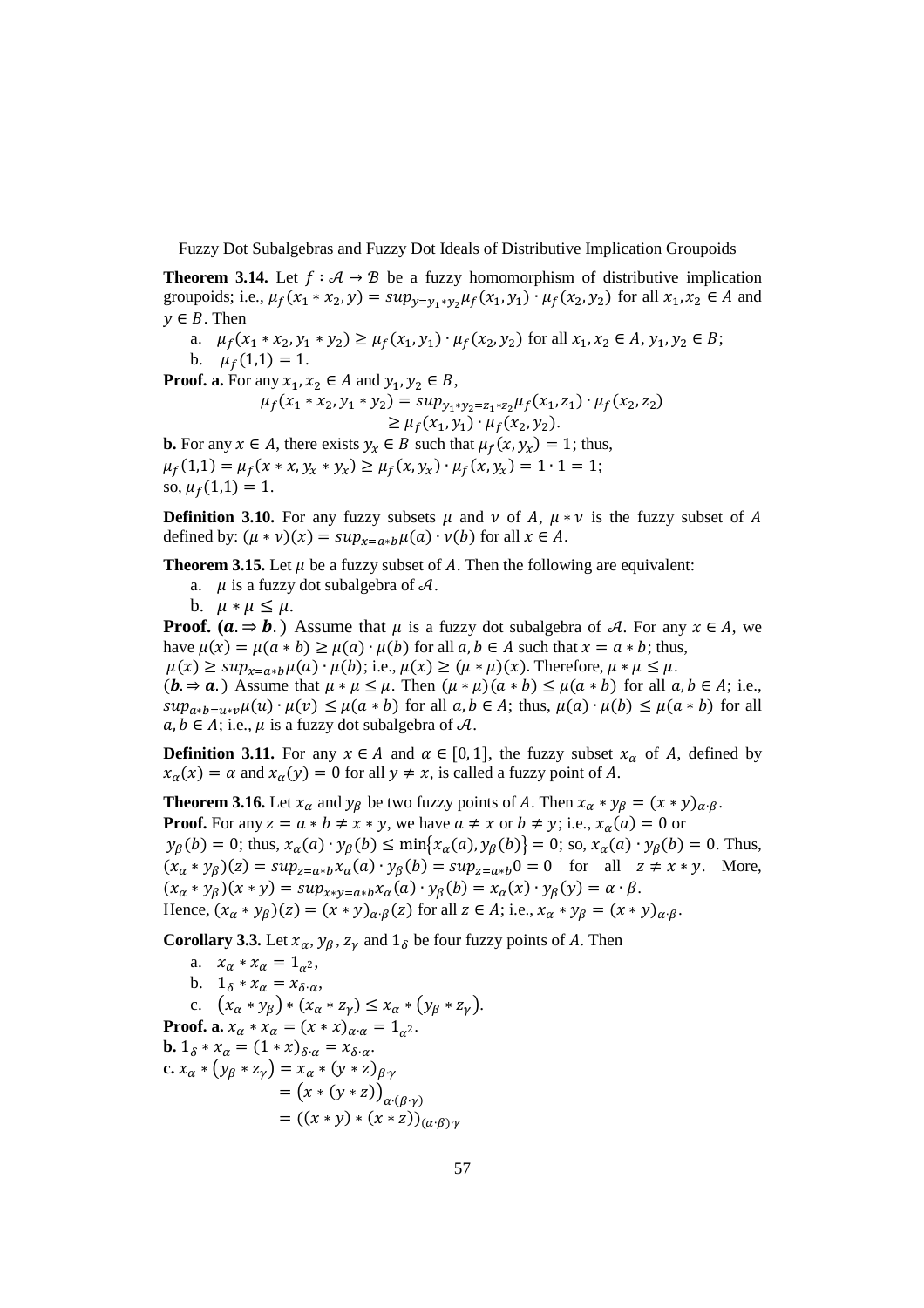$$
\geq ((x * y) * (x * z))_{(\alpha \cdot \beta) \cdot (\alpha \cdot \gamma)}
$$
  
=  $(x * y)_{\alpha \cdot \beta} * (x * z)_{\alpha \cdot \gamma}$   
=  $(x_{\alpha} * y_{\beta}) * (x_{\alpha} * z_{\gamma}).$ 

Hence,  $(x_{\alpha} * y_{\beta}) * (x_{\alpha} * z_{\gamma}) \leq x_{\alpha} * (y_{\beta} * z_{\gamma}).$ We can also establish the following equalities:

a)  $x_{\alpha} * 1_{\delta} = 1_{\alpha \cdot \delta}$ , b)  $x_{\alpha} * (y_{\beta} * x_{\alpha}) = 1_{\beta \cdot \alpha^2}$ , c)  $(y_{\beta} * z_{\gamma}) * ((x_{\alpha} * y_{\beta}) * (x_{\alpha} * z_{\gamma})) = 1_{(\alpha \cdot \beta \cdot \gamma)^{2}},$ d)  $(x_{\alpha} * (y_{\beta} * z_{\gamma})) * (y_{\beta} * (x_{\alpha} * z_{\gamma})) = 1_{(\alpha \cdot \beta \cdot \gamma)^{2}},$ 

e) 
$$
(x_{\alpha} * y_{\beta}) * ((y_{\beta} * z_{\gamma}) * (x_{\alpha} * z_{\gamma})) = 1_{(\alpha \cdot \beta \cdot \gamma)^{2}}
$$
.

**Definition 3.12.** A fuzzy point  $x_{\alpha}$  of A is said to be contained in a fuzzy subset  $\mu$  of A, denoted by  $x_{\alpha} \in \mu$ , if  $\mu(x) \ge \alpha$ .

**Theorem 3.17.** The following are equivalent:

- a.  $\mu$  is a fuzzy dot subalgebra of  $\mathcal{A}$ .
- b. For any  $x_{\alpha} \in \mu$  and  $y_{\beta} \in \mu$ ,  $x_{\alpha} * y_{\beta} \in \mu$ .

**Proof.**  $(a \Rightarrow b)$ . Assume that  $\mu$  is a fuzzy dot subalgebra of A. For any  $x_{\alpha} \in \mu$  and  $y_{\beta} \in \mu$ , we have  $\mu(x) \ge \alpha$  and  $\mu(y) \ge \beta$ ; thus,  $\mu(x) \cdot \mu(y) \ge \alpha \cdot \beta$ ; thus,  $\mu(x * y) \ge \alpha \cdot \beta$ ; i.e.,  $(x * y)_{\alpha \cdot \beta} \in \mu$ ; i.e.,  $x_{\alpha} * y_{\beta} \in \mu$ .

 $(b \Rightarrow a)$  Assume that  $x_{\alpha} * y_{\beta} \in \mu$  for all  $x_{\alpha} \in \mu$  and  $y_{\beta} \in \mu$ . For any  $x, y \in A$ , we have  $x_{\mu(x)} * y_{\mu(y)} \in \mu$ , since  $x_{\mu(x)}, y_{\mu(y)} \in \mu$ ; thus,  $(x * y)_{\mu(x) \cdot \mu(y)} \in \mu$ ; i.e.,  $\mu(x * y) \geq \mu(x) \cdot \mu(y)$ .

Hence,  $\mu$  is a fuzzy dot subalgebra of  $\mathcal{A}$ .

**Notation 3.4.** For any  $x \in A \setminus \{1\}$  and  $\alpha \in [0,1]$ ,  $\widehat{x_{\alpha}}$  denotes the fuzzy subset of A defined by:

$$
\widehat{x_{\alpha}}(t) = \begin{cases}\n\alpha^2 \, \text{if } t = 1, \\
\alpha \, \text{if } t = x, \\
0 \, \text{otherwise.}\n\end{cases} \quad \text{for all } t \in A.
$$

**Theorem 3.18.** Let  $x \in A \setminus \{1\}$  and  $\alpha \in [0,1]$ . Then  $\widehat{x_{\alpha}}$  is the fuzzy dot subalgebra of  $A$ generated by  $x_{\alpha}$ ; i.e.,  $\langle x_{\alpha} \rangle = \widehat{x_{\alpha}}$ .

**Proof.** Since  $x_{\alpha}(x) = \alpha = \widehat{x_{\alpha}}(x)$  and  $x_{\alpha}(t) = 0 \le \widehat{x_{\alpha}}(t)$  for all  $t \ne x$ , we have  $x_{\alpha}(t) \leq \widehat{x_{\alpha}}(t)$  for all  $t \in A$ ; i.e.,  $\widehat{x_{\alpha}}$  contains  $x_{\alpha}$ . Next we show that  $\widehat{x_{\alpha}}$  is a fuzzy dot subalgebra of  $\mathcal{A}$ .

For any  $a, b \in A$  such that  $a \notin \{1, x\}$  or  $b \notin \{1, x\}$ , we have  $\widehat{x_{\alpha}}(a) = 0$  or  $\widehat{x_{\alpha}}(b) = 0$ ; thus,  $\widehat{x_{\alpha}}(a) \cdot \widehat{x_{\alpha}}(b) \le \min{\{\widehat{x_{\alpha}}(a), \widehat{x_{\alpha}}(b)\}} = 0 \le \widehat{x_{\alpha}}(a * b)$ .  $\widehat{x_{\alpha}}(1 * 1) = \widehat{x_{\alpha}}(1) = \alpha^2 \ge \alpha^2 \cdot \alpha^2 = \widehat{x_{\alpha}}(1) \cdot \widehat{x_{\alpha}}(1).$  $\widehat{x_{\alpha}}(1 * x) = \widehat{x_{\alpha}}(x) = \alpha \ge \alpha^2 \cdot \alpha = \widehat{x_{\alpha}}(1) \cdot \widehat{x_{\alpha}}(x)$ .  $\widehat{x_{\alpha}}(x * x) = \widehat{x_{\alpha}}(1) = \alpha^2 = \alpha \cdot \alpha = \widehat{x_{\alpha}}(x) \cdot \widehat{x_{\alpha}}(x)$ .  $\widehat{x_{\alpha}}(x * 1) = \widehat{x_{\alpha}}(1) = \alpha^2 \ge \alpha \cdot \alpha^2 = \widehat{x_{\alpha}}(x) \cdot \widehat{x_{\alpha}}(1).$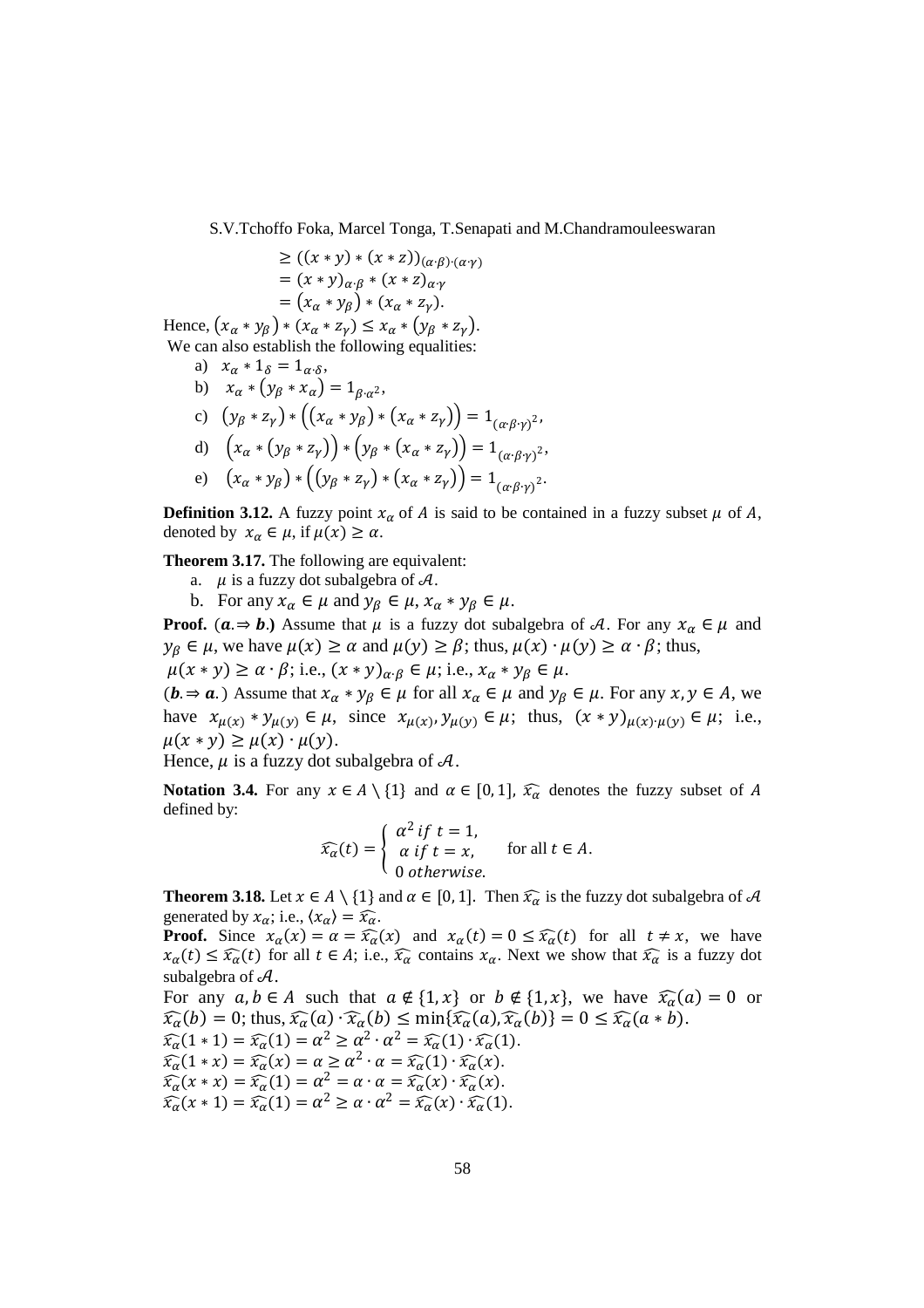Therefore,  $\widehat{x_{\alpha}}(a * b) \ge \widehat{x_{\alpha}}(a) \cdot \widehat{x_{\alpha}}(b)$  for all  $a, b \in A$ ; i.e.,  $\widehat{x_{\alpha}}$  is a fuzzy dot subalgebra of A. Finally, we show that  $\widehat{x_{\alpha}}$  is the smallest fuzzy dot subalgebra of A containing  $x_{\alpha}$ . So, let  $\nu$  be a fuzzy dot subalgebra of A containing  $x_\alpha$ . Since

 $\nu(1) \ge \nu(x)^2 \ge (x_\alpha(x))^2 = \alpha^2 = \widehat{x_\alpha}(1), \nu(x) \ge x_\alpha(x) = \alpha = \widehat{x_\alpha}(x)$  and  $v(t) \geq 0 = \widehat{x_{\alpha}}(t)$  for all  $t \in A \setminus \{1, x\}$ , we have  $v(t) \geq \widehat{x_{\alpha}}(t)$  for all  $t \in A$ ; i.e., v contains  $\widehat{x_{\alpha}}$ .

Hence,  $\widehat{x}_{\alpha}$  is the smallest fuzzy dot subalgebra of A containing  $x_{\alpha}$ . We remark that  $\langle 1_{\alpha} \rangle = 1_{\alpha}$  for all  $\alpha \in [0, 1]$ .

## **4. Fuzzy normal dot subalgebras of distributive implication groupoids**

 In this section, fuzzy normal dot subalgebras are defined and the relationship between fuzzy normal dot subalgebras, fuzzy normal subalgebras and fuzzy dot subalgebras are discussed.

**Definition 4.1.** (see, [6]) Let  $\mu$  be a fuzzy subset of A.  $\mu$  is called a fuzzy normal subalgebra of  $A$  if it satisfies the following condition:

 $\mu((x * a) * (y * b)) \ge \min{\{\mu(x * y), \mu(a * b)\}}$  for all  $x, y, a, b \in A$ .

**Definition 4.2.** Let  $\mu$  be a fuzzy subset of A.  $\mu$  is called a fuzzy normal dot subalgebra of  $A$  if it satisfies the following condition:

 $\mu((x * a) * (y * b)) \ge \mu(x * y) \cdot \mu(a * b)$  for all  $x, y, a, b \in A$ .

**Example 4.1.** The fuzzy subset  $\xi$  of the example 3.1 is a fuzzy normal dot subalgebra. Note that every fuzzy normal subalgebra is a fuzzy normal dot subalgebra, but the converse is not necessarily true. In fact, the fuzzy normal dot subalgebra  $\xi$  of the example 4.1 is not a fuzzy normal subalgebra, since

 $\xi((b * c) * (d * d)) = \xi(1) = 0.3 \not\ge 0.5 = \min \{\xi(b * d), \xi(c * d)\}.$ 

**Theorem 4.1.** Every fuzzy normal dot subalgebra of  $A$  is a fuzzy dot subalgebra of  $A$ . **Proof.** Let  $\mu$  be a fuzzy normal dot subalgebra of  $\mathcal{A}$ . For any  $x, y \in A$ ,

 $\mu(x * y) = \mu((1 * 1) * (x * y)) \geq \mu(1 * x) \cdot \mu(1 * y) = \mu(x) \cdot \mu(y).$ Hence,  $\mu$  is a fuzzy dot subalgebra of  $\mathcal{A}$ .

 The converse of the theorem 4.1 is not necessarily true. Consider the distributive implication groupoid of the example 2. and the fuzzy subset  $\zeta$  defined by

 $\zeta(1) = \zeta(a) = 0.7$ ,  $\zeta(b) = \zeta(d) = 0.6$  and  $\zeta(c) = 0.4$ . Then c is a fuzzy dot subalgebra; but  $\varsigma$  is not a fuzzy normal dot subalgebra, since

$$
\varsigma((a * a) * (d * b)) = \varsigma(c) = 0.4 \ge 0.42 = \varsigma(1) \cdot \varsigma(b) = \varsigma(a * d) \cdot \varsigma(a * b).
$$

**Theorem 4.2.** Let  $\mu$  be a fuzzy normal dot subalgebra of  $\mathcal{A}$ . Then

 $\mu(x) \geq \mu(1)^2$  for all  $x \in A$ .

**Proof.** For any  $x \in A$ ,

$$
\mu(x) = \mu(1 * x) = \mu((x * x) * (1 * x))
$$
  
\n
$$
\geq \mu(x * 1) \cdot \mu(x * x)
$$
  
\n
$$
= \mu(1) \cdot \mu(1)
$$
  
\n
$$
= \mu(1)^{2}.
$$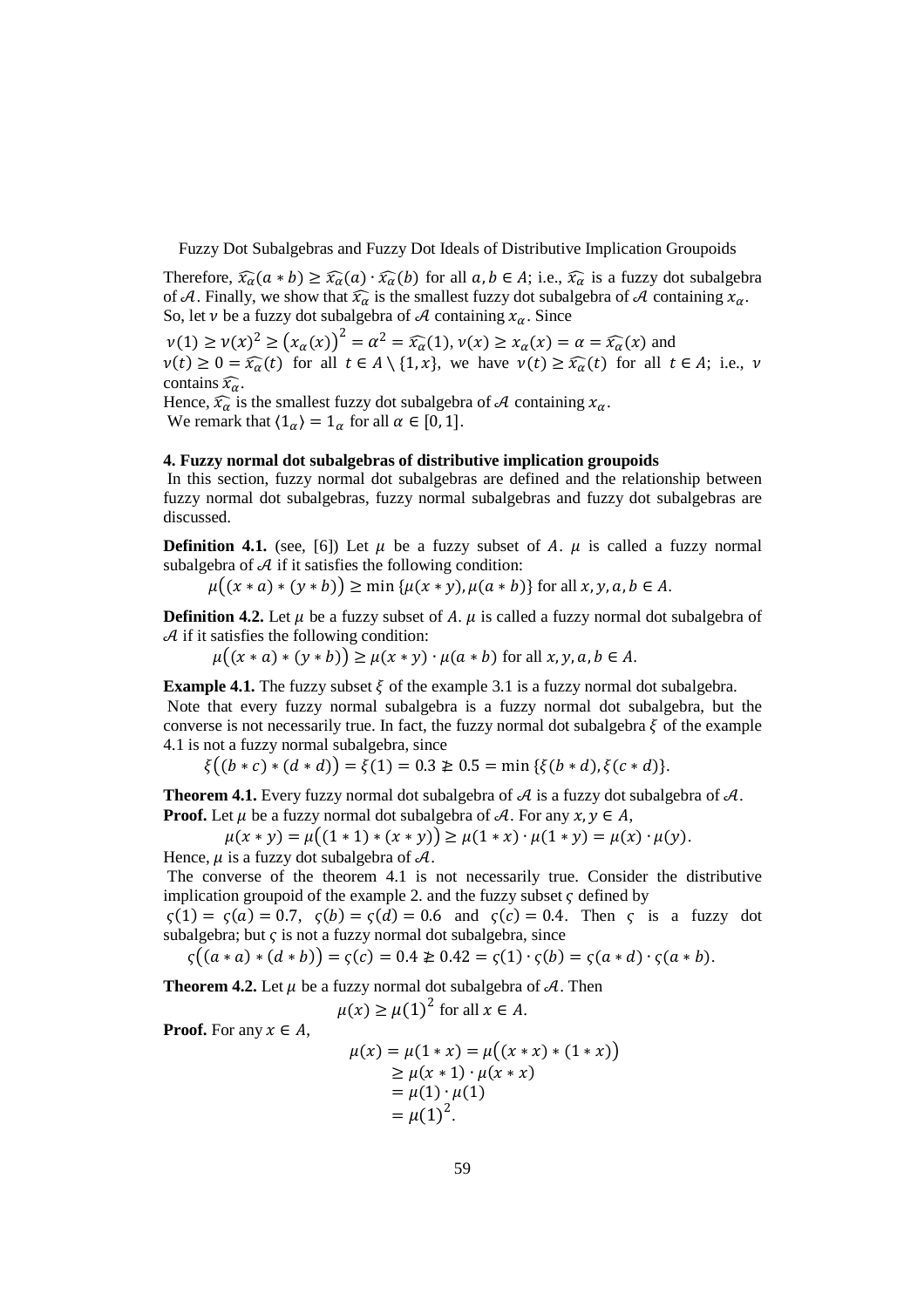**Corollary 4.** Let  $\mu$  be a fuzzy normal dot subalgebra of A. If  $\mu(1) = 1$ , then  $\mu$  is the constant fuzzy subset of  $A$  with value 1.

**Proof.** Assume that  $\mu(1) = 1$ . We have  $\mu(x) \ge \mu(1)^2 = 1^2 = 1$  for all  $x \in A$ ; thus,  $\mu(x) = 1$  for all  $x \in A$ ; i.e.,  $\mu$  is the constant fuzzy subset of A with value 1.

#### **5. Fuzzy dot ideals of distributive implication groupoids**

In this section, fuzzy dot ideals are defined and some of their properties are investigated.

**Definition 5.1.** (see, [5]) A fuzzy subset  $\mu$  of A is called a fuzzy ideal of A if it satisfies the following conditions:

- i.  $\mu(1) \ge \mu(x)$ ,<br>ii.  $\mu(x) > \min \{$
- ii.  $\mu(x) \ge \min{\{\mu(y), \mu(y * x)\}}$ ; for all  $x, y \in A$ .

**Definition 5.2.** A fuzzy subset  $\mu$  of A is called a fuzzy dot ideal of A if it satisfies the following conditions:

- i.  $\mu(1) \ge \mu(x)$ ,<br>ii.  $\mu(x) > \mu(y)$ .
- ii.  $\mu(x) \ge \mu(y) \cdot \mu(y * x)$ ; for all  $x, y \in A$ .

**Example 5.1.** Let  $A = \{1, a, b, c, d\}$  be a set with the following Cayley table:

| $\ast$       | a | $\mathbf b$ | $\mathbf c$ | d |
|--------------|---|-------------|-------------|---|
|              | a | $\mathbf b$ | $\mathbf c$ | d |
| $\rm{a}$     | ι | ı           |             | d |
| b            | L |             |             | d |
| $\mathbf{c}$ |   |             |             | d |
| d            | a | b           | $\mathbf c$ |   |

Then  $A = (A; *, 1)$  is a distributive implication groupoid. Define a fuzzy subset  $\zeta$  of A by  $\zeta(1) = \zeta(b) = 0.6$ ,  $\zeta(a) = 0.5$  and  $\zeta(c) = \zeta(d) = 0.4$ . Then  $\zeta$  is a fuzzy dot ideal of  $A_{\cdot}$ 

Note that every fuzzy ideal of  $A$  is a fuzzy dot ideal of  $A$ , but the converse is not necessarily true. In fact, the fuzzy dot ideal  $\zeta$  of the example 5.1 is not a fuzzy ideal, since  $\zeta(c) = 0.4 \ge 0.5 = \min\{0.5, 0.6\} = \min\{\zeta(a), \zeta(1)\} = \min\{\zeta(a), \zeta(a*c)\}.$ 

**Proposition 5.1.** Let  $\mu$  be a fuzzy subset of A. If  $\mu$  is a fuzzy dot ideal of A, then  $\mu$  is a fuzzy dot subalgebra of  $A$ .

**Proof.** Assume that  $\mu$  is a fuzzy dot ideal of  $\mathcal{A}$ .

For any  $x, y \in A$ ,  $\mu(x * y) \ge \mu(y) \cdot \mu(y * (x * y))$  $= \mu(y) \cdot \mu(1)$  $\geq \mu(y) \cdot \mu(x)$  $= \mu(x) \cdot \mu(y)$ .

Hence,  $\mu$  is a fuzzy dot subalgebra of  $\mathcal{A}$ .

**Proposition 5.2.** Let  $\mu$  be a fuzzy dot ideal of A. If the inequality  $x \leq y$  holds in A, then  $\mu(y) \ge \mu(x) \cdot \mu(1)$  for all  $x, y \in A$ .

**Proof.** Let  $x, y \in A$  such that  $x \leq y$ . Then  $x * y = 1$ , and thus  $\mu(y) \ge \mu(x) \cdot \mu(x * y) = \mu(x) \cdot \mu(1)$ .

**Corollary 5.1.** Every fuzzy dot ideal  $\mu$  of  $\mathcal A$  such that  $\mu(1) = 1$  is order-preversing.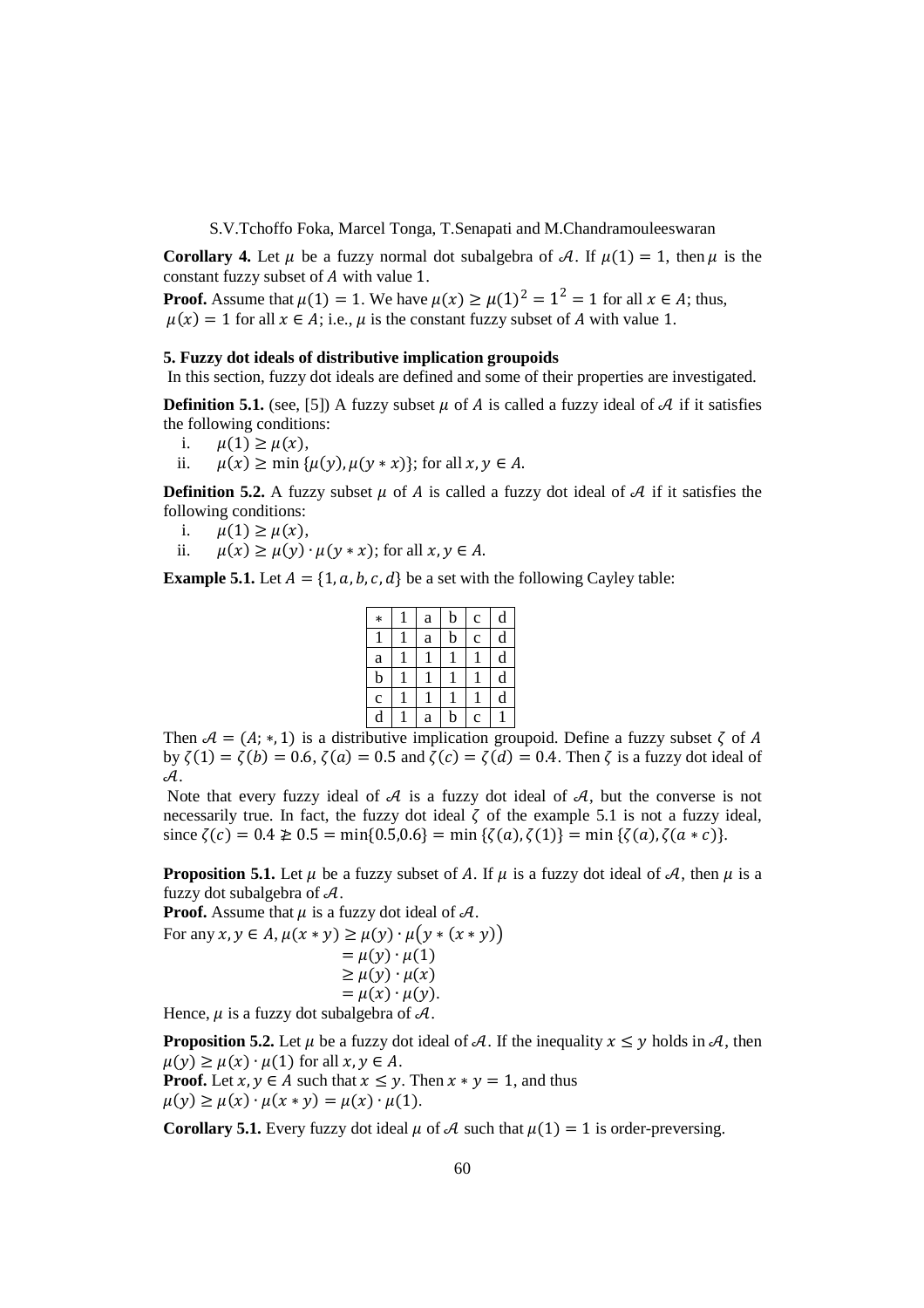**Proof.** Straightforward.

**Proposition 5.3.** Let  $\mu$  be a fuzzy dot ideal of  $\mathcal{A}$ . Then

 $z \leq x * y$  implies  $\mu(y) \geq \mu(x) \cdot \mu(z) \cdot \mu(1)$  for all  $x, y, z \in A$ . **Proof.** Let  $x, y, z \in A$  such that  $z \leq x * y$ . Then  $z * (x * y) = 1$ , and thus  $\mu(y) \ge \mu(x) \cdot \mu(x * y) \ge \mu(x) \cdot \mu(z) \cdot \mu(z * (x * y)) = \mu(x) \cdot \mu(z) \cdot \mu(1).$ 

**Corollary 5.2.** Let  $\mu$  be a fuzzy subset of A such that  $\mu(1) = 1$ . Then  $\mu$  is a fuzzy dot ideal of  $A$  if and only if

 $z \leq x * y$  implies  $\mu(y) \geq \mu(x) \cdot \mu(z)$  for all  $x, y, z \in A$ .

**Proof.** Assume that  $\mu$  is a fuzzy dot ideal of A. Then for any  $x, y, z \in A$  such that  $z \leq x * v$ , we have

 $\mu(y) \ge \mu(x) \cdot \mu(z) \cdot \mu(1) = \mu(x) \cdot \mu(z) \cdot 1 = \mu(x) \cdot \mu(z)$ .

Conversely, assume that  $z \le x * y$  implies  $\mu(y) \ge \mu(x) \cdot \mu(z)$  for all  $x, y, z \in A$ . For any  $x \in A$ ,  $\mu(1) = 1 \ge \mu(x)$ . For any  $x, y \in A$ , we have  $y * x \le y * x$ ; thus,  $\mu(x) \geq \mu(y) \cdot \mu(y * x)$ .

Hence,  $\mu$  is a fuzzy dot ideal of  $\mathcal{A}$ .

**Proposition 5.4.** Let  $\mu$  be a fuzzy subset of A and  $m$  be a positive integer. If  $\mu$  is a fuzzy dot ideal of A, then  $\mu^m$  is a fuzzy dot ideal of A.

**Proof.** Assume that  $\mu$  is a fuzzy dot ideal of A. Since  $\mu(1) \ge \mu(x)$  and  $\mu(x) \ge \mu(y) \cdot \mu(y * x)$  for all  $x, y \in A$ , we have  $\mu(1)^m \ge \mu(x)^m$  and  $\mu(x)^m \ge (\mu(y) \cdot \mu(y * x))^m$  for all  $x, y \in A$ ; i.e.,  $\mu(1)^m \ge \mu(x)^m$  and  $\mu(x)^m \ge \mu(y)^m \cdot \mu(y*x)^m$ ; i.e.,  $\mu^m(1) \ge \mu^m(x)$  and  $\mu^m(x) \ge \mu^m(y) \cdot \mu^m(y*x)$  for all  $x, y \in A$ . Hence,  $\mu^m$  is a fuzzy dot ideal of  $A$ .

**Proposition 5.5.** Let  $\mu$  be a fuzzy subset of A. If  $\mu$  and the fuzzy subset  $\mu^c$  of A (defined by  $\mu^{c}(x) = 1 - \mu(x)$  for all  $x \in A$ ) are fuzzy dot ideals of A, then  $\mu$  is the constant fuzzy subset of A with value  $\mu(1)$ .

**Proof.** Assume that  $\mu$  and  $\mu^c$  are fuzzy dot ideals of A. Since  $\mu(1) \ge \mu(x)$  and  $\mu^{c}(1) \geq \mu^{c}(x)$  for all  $x \in A$ , we have  $\mu(1) \geq \mu(x)$  and  $1 - \mu(1) \geq 1 - \mu(x)$  for all  $x \in A$ ; i.e.,  $\mu(1) \ge \mu(x)$  and  $\mu(1) \le \mu(x)$  for all  $x \in A$ ; i.e.,  $\mu(x) = \mu(1)$  for all  $x \in A$ ; i.e.,  $\mu$  is the constant fuzzy subset of A with value  $\mu(1)$ .

**Theorem 5.1.** Let  $\{\mu_i\}_{i \in I}$  be a family of fuzzy dot ideals of A. Then  $inf_{i \in I} \mu_i$  is a fuzzy dot ideal of  $A$ .

**Proof.** For any  $x \in A$ ,  $(inf_{i\in I}\mu_i)(1) = inf_{i\in I}\mu_i(1) \geq inf_{i\in I}\mu_i(x) = (inf_{i\in I}\mu_i)(x)$ . For any  $x, y \in A$ ,  $(inf_{i\in I}\mu_i)(x) = inf_{i\in I}\mu_i(x)$  $\geq inf_{i\in I}[\mu_i(y)\cdot\mu_i(y*x)]$  $\geq inf_{i\in I}[(inf_{i\in I}\mu_i(x))\cdot (inf_{i\in I}\mu_i(y*x))]$  $= (inf_{i \in I} \mu_i(x)) \cdot (inf_{i \in I} \mu_i(y*x))$  $= (inf_{i \in I} \mu_i)(x) \cdot (inf_{i \in I} \mu_i)(y * x).$ 

Hence,  $inf_{i \in I} \mu_i$  is a fuzzy dot ideal of A.

**Definition 5.3.** Let  $\mu$  be a fuzzy subset of A. The smallest fuzzy dot ideal of A which contains  $\mu$  is said to be the fuzzy dot ideal of A generated by  $\mu$ , and will be denoted by  $(\mu)$ .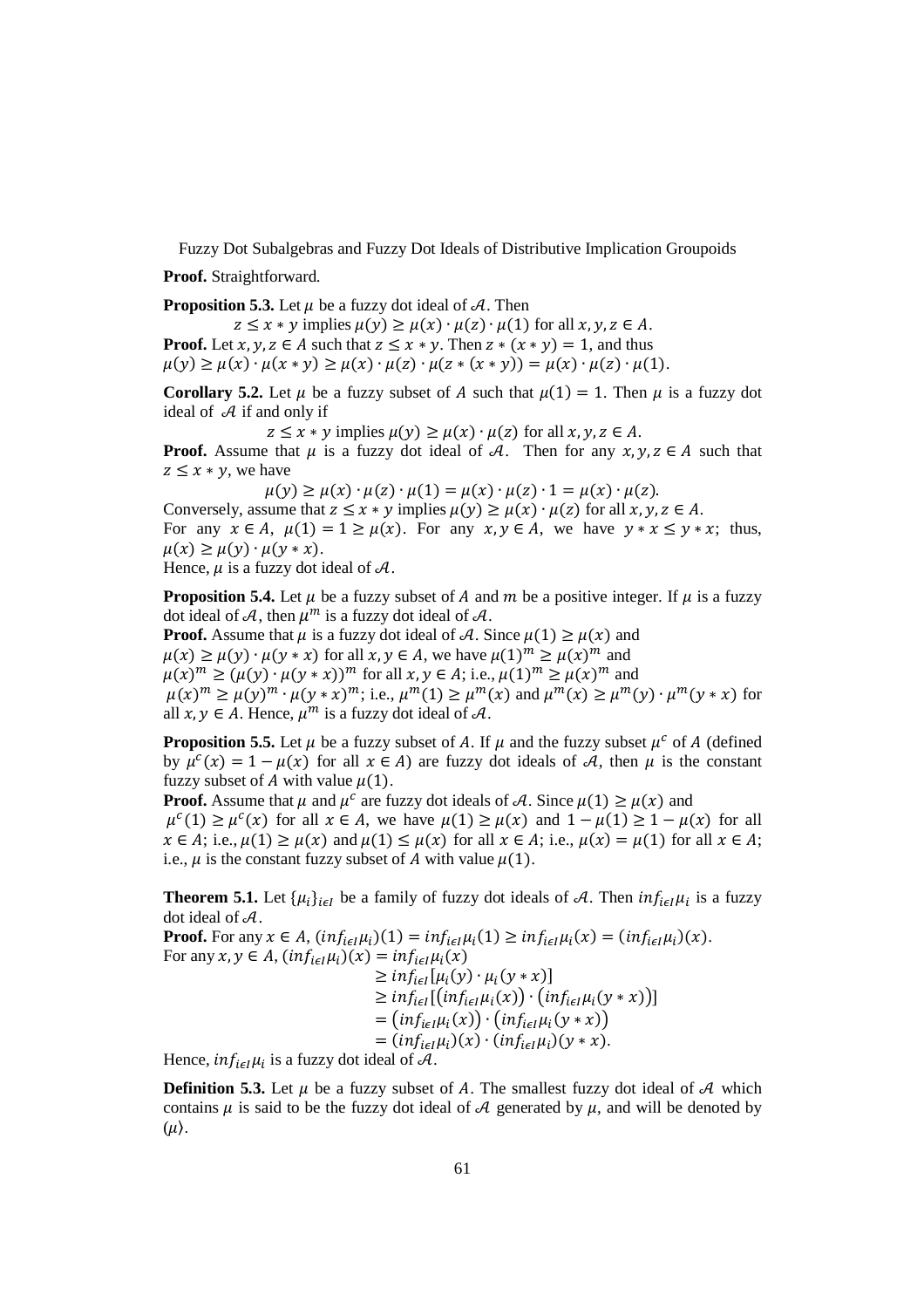**Notation 5.1.** We denote the set of all fuzzy dot ideals of  $A$  by  $Fi(A)$ . For any  $\mu, \nu \in Fi(\mathcal{A})$ , we define the meet of  $\mu$  and  $\nu$  (denoted by  $\mu \sqcap \nu$ ) by  $\mu \sqcap \nu = \mu \wedge \nu$  and the join of  $\mu$  and  $\nu$  (denoted by  $\mu \sqcup \nu$ ) by  $\mu \sqcup \nu = (\mu \vee \nu)$ .

**Notation 5.2.** Let  $\alpha, \beta \in [0, 1]$ ,  $I \subseteq A$  and (*I*] be the ideal of A generated by *I*. ( $I_{\beta}^{\alpha}$ ] denotes the fuzzy subset of A defined by:  $(I_{\beta}^{\alpha}](x) = \begin{cases} \alpha \text{ if } x \in (I], \\ \beta \text{ otherwise.} \end{cases}$  for all  $x \in A$ .

**Lemma 5.1.** Let *I* be a nonempty subset of *A* and  $\alpha, \beta \in A$  such that  $\beta \leq \alpha$ . Then  $\left(I_{\beta}^{\alpha}\right]$  is a fuzzy dot ideal of  $A$ .

**Proof.** Since  $1 \in (I]$ , we have  $\left(\begin{matrix}I_{\beta}^{\alpha}\end{matrix}\right](1) = \alpha = \max\{\alpha, \beta\} \geq \left(\begin{matrix}I_{\beta}^{\alpha}\end{matrix}\right](x)$  for all  $x \in A$ . Let  $x, y \in A$ .

If  $x \notin (I]$ , then  $y \notin (I]$  or  $y * x \notin (I]$ ; thus,  $(I_{\beta}^{\alpha}](y) = \beta$  or  $(I_{\beta}^{\alpha}](y * x) = \beta$ ; thus,  $(I_{\beta}^{\alpha}](x) = \beta \ge \max{\{\beta^2, \alpha \cdot \beta\}} \ge (I_{\beta}^{\alpha}](y) \cdot (I_{\beta}^{\alpha}](y * x).$ 

If 
$$
x \in (I],
$$
 then  $(I_{\beta}^{\alpha}](x) = \alpha \ge \max{\{\alpha^2, \beta^2, \alpha \cdot \beta\}} \ge (I_{\beta}^{\alpha}](y) \cdot (I_{\beta}^{\alpha}](y * x).$ 

Hence,  $(I_{\beta}^{\alpha}]$  is a fuzzy dot ideal of  $\mathcal{A}$ .

If I is an ideal of A, then  $I_{\beta}^{\alpha}$  is a fuzzy dot ideal of A; but the converse is not necessarily true. In fact, consider the distributive implication groupoid  $A$  of the example 5.1;  $\{1, a\}_{0.4}^{0.5}$  is a fuzzy dot ideal of A but  $\{1, a\}$  is not an ideal of A, since  $a \in \{1, a\}$ ,  $a * b = 1 \in \{1, a\}$  and  $b \notin \{1, a\}.$ 

**Theorem 5.2.** Let *I* be a nonempty subset of *A* and  $\beta \in [0, 1]$ . Then  $\left(I_{\beta}^{1}\right]$  is the fuzzy dot ideal of A generated by  $I_{\beta}^1$ ; i.e.,  $(I_{\beta}^1) = (I_{\beta}^1)$ .

**Proof.** Since  $I_{\beta}^1(x) \le 1 = (I_{\beta}^1](x)$  for all  $x \in (I]$  and  $I_{\beta}^1(x) = \beta = (I_{\beta}^1](x)$  for all  $x \notin (I]$ , it follows that  $I_{\beta}^{1}(x) \leq (I_{\beta}^{1}(x))$  for all  $x \in A$ ; i.e.,  $(I_{\beta}^{1}]$  contains  $I_{\beta}^{1}$ . More,  $(I_{\beta}^{1}]$  is a fuzzy dot ideal of A by the lemma 5.1, because  $\beta \le 1$ . It suffices now to show that  $\begin{pmatrix} 1 \\ \beta \end{pmatrix}$ is the smallest fuzzy dot ideal of A containing  $I_{\beta}^1$ . So, let  $\nu$  be a fuzzy dot ideal of A containing  $I_{\beta}^1$ .

For any  $x \notin (I]$ , we have  $\left(\frac{I_{\beta}}{\beta}\right](x) = \beta = I_{\beta}^{1}(x) \leq v(x)$ .  $v(1) \ge v(y) \ge l_{\beta}^{1}(y) = 1 = (l_{\beta}^{1}(1))$  for all  $y \in I$ . For any  $x \in (I] \setminus \{1\}, \prod_{i=1}^{n} a_i * x = 1$  for some  $a_1, ..., a_n \in I$ ; thus,  $\nu(x) \geq \nu(a_1) \cdot \nu(a_1 * x)$  $\geq v(a_1) \cdot v(a_2) \cdot v(a_2 * (a_1 * x))$  $\sim 10^{11}$  $\geq v(a_1) \cdot v(a_2) \cdot ... \cdot v(a_n) \cdot v(\prod_{i=1}^n a_i * x)$  $= v(a_1) \cdot v(a_2) \cdot ... \cdot v(a_n) \cdot v(1)$  $\geq \nu(a_1) \cdot \nu(a_2) \cdot ... \cdot \nu(a_n) \cdot \nu(y)$  for all  $y \in I$  $\geq l_{\beta}^{1}(a_{1}) \cdot l_{\beta}^{1}(a_{2}) \cdot ... \cdot l_{\beta}^{1}(a_{n}) \cdot l_{\beta}^{1}(y)$  for all  $y \in I$  $= 1 \cdot 1 \cdot ... \cdot 1 \cdot 1$  $= 1$  $= (I_{\beta}^{1}](x).$ 

Therefore,  $v(x) \geq (l_{\beta}^{1}](x)$  for all  $x \in A$ ; i.e.,  $v$  contains  $(l_{\beta}^{1}]$ .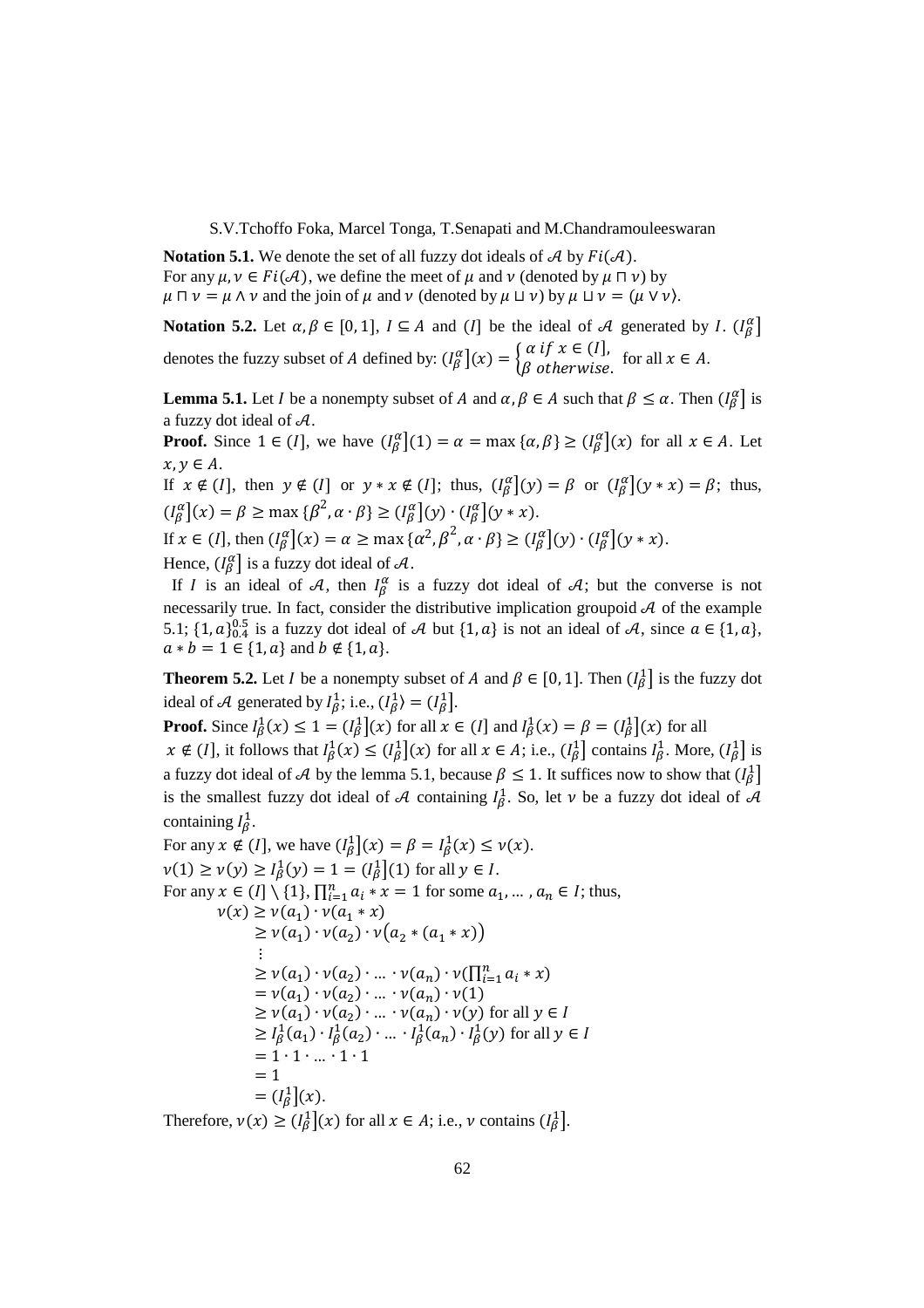Hence,  $(l_\beta^1]$  is the smallest fuzzy dot ideal of A containing  $l_\beta^1$ ; i.e.,  $(l_\beta^1]$  is the fuzzy dot ideal of A generated by  $I_{\beta}^1$ .

**Corollary 5.3.** Let *I* be a nonempty subset of *A* and  $\beta \in [0,1]$ . Then  $I_{\beta}^1$  is a fuzzy dot ideal of  $A$  if and only if  $I$  is an ideal of  $A$ .

**Proof.**  $I_{\beta}^1$  is a fuzzy dot ideal of A if and only if  $(I_{\beta}^1) = I_{\beta}^1$ ; i.e.,  $(I_{\beta}^1) = I_{\beta}^1$ ; i.e.,  $(I) = I$ ; i.e.,  $I$  is an ideal of  $A$ .

**Corollary 5.4.** Let *I* be a nonempty subset of *A*. Then  $\chi$ <sup>*I*</sup> is a fuzzy dot ideal of *A* if and only if  $I$  is an ideal of  $A$ .

**Proof.** Straightforward, because  $\chi_I = I_0^1$ .

**Theorem 5.3.**  $\left(Fi(\mathcal{A}); \sqcap, \sqcup; \underline{0}, \underline{1}\right)$  is a complete lattice.

**Proof.** Since  $0 \le 0$  and  $1 \le 1$ ,  $0 = I_0^0$  and  $1 = I_1^1$  (for all ideal *I* of *A*) are fuzzy dot ideals of A. Therefore,  $(Fi(\mathcal{A}); \Pi, \Pi)$ ; 0, 1 is a complete lattice by the theorem 5.1.

**Proposition 5.6.** (see, [5]) A fuzzy subset of  $A$  is a fuzzy dot ideal of  $A$  if and only if all its nonempty level subsets are ideals of  $A$ .

There is a fuzzy dot ideal of a distributive implication groupoid with a nonempty level subset which is not an ideal. Consider the fuzzy dot ideal  $\zeta$  of the example 5.1;  $U(\zeta; 0.6) = \{1, b\}$  is not an ideal, since  $b \in U(\zeta; 0.6)$ ,  $b * a \in U(\zeta; 0.6)$  and  $a \notin U(\zeta; 0.6).$ 

**Theorem 5.4.** Let  $\mu$  be a fuzzy subset of A. If  $\mu$  is a fuzzy dot ideal of A, then  $U(\mu, 1)$  is either empty or an ideal of  $\mathcal{A}$ .

**Proof.** Assume that  $\mu$  is a fuzzy dot ideal of  $\mathcal A$  and  $U(\mu, 1)$  is a nonempty subset of  $A$ . For any  $x, y \in A$  such that  $y \in U(u, 1)$  and  $y * x \in U(u, 1)$ , we have  $\mu(x) \ge \mu(y) \cdot \mu(y * x) = 1 \cdot 1 = 1$ ; thus,  $\mu(x) = 1$ ; i.e.,  $x \in U(\mu, 1)$ .

Hence,  $U(\mu, 1)$  is an ideal of  $\mathcal{A}$ .

**Theorem 5.5.** Let  $f : A \rightarrow B$  be a homomorphism of distributive implication groupoids and  $\nu$  be a fuzzy subset of B. If  $\nu$  is a fuzzy dot ideal of B, then  $f^{-1}[\nu]$  is a fuzzy dot ideal of  $A$ .

**Proof.** Assume that  $\nu$  is a fuzzy dot ideal of  $\mathcal{B}$ .

For any  $x \in A$ ,  $f^{-1}[v](1) = v(f(1)) = v(1) \ge v(f(x)) = f^{-1}[v](x)$ . For any  $x, y \in A$ ,  $f^{-1}[v](x) = v(f(x))$  $\geq v(f(y)) \cdot v(f(y) * f(x))$  $= v(f(y)) \cdot v(f(y * x))$  $= f^{-1}[\nu](y) \cdot f^{-1}[\nu](y * x).$ Hence,  $f^{-1}[\nu]$  is a fuzzy dot ideal of  $\mathcal{A}$ .

**Theorem 5.6.** Let  $f : A \rightarrow B$  be an onto homomorphism of distributive implication groupoids and  $\nu$  be a fuzzy subset of B. If  $f^{-1}[\nu]$  is a fuzzy dot ideal of A, then  $\nu$  is a fuzzy dot ideal of ℬ.

**Proof.** Assume that  $f^{-1}[v]$  is a fuzzy dot ideal of  $\mathcal{A}$ . For any  $y \in B$  and  $a \in f^{-1}(y)$ ,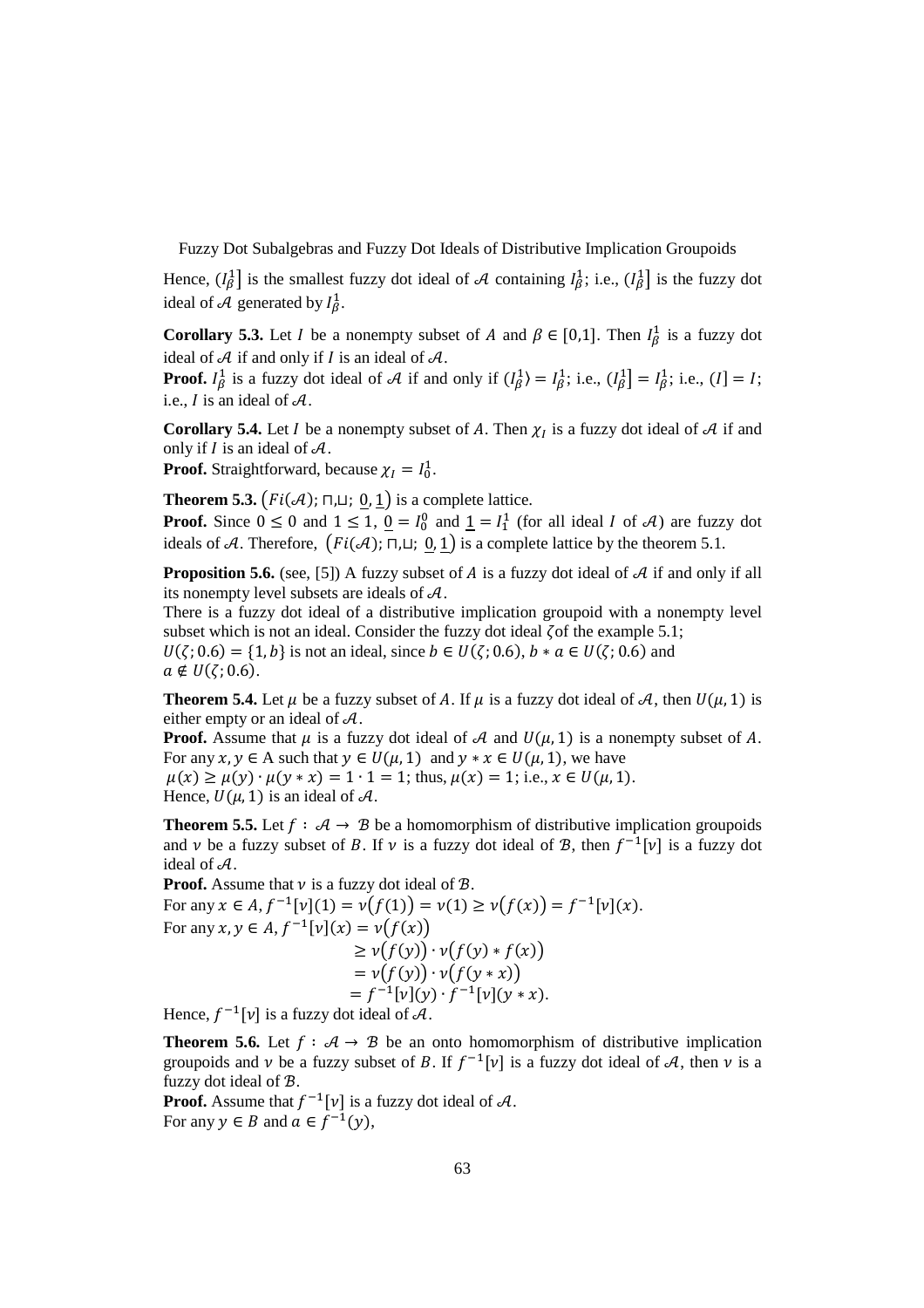$\mathbf{L}$ 

$$
v(1) = v(f(1)) = f^{-1}[v](1) \ge f^{-1}[v](a) = v(f(a)) = v(y).
$$
  
For any  $y, z \in B$  and  $(a, b) \in f^{-1}(y) \times f^{-1}(z)$ ,  

$$
v(y) = v(f(a)) = f^{-1}[v](a)
$$

$$
\ge f^{-1}[v](b) \cdot f^{-1}[v](b * a)
$$

$$
= v(f(b)) \cdot v(f(b * a))
$$

$$
= v(z) \cdot v(z * y).
$$

Hence,  $\nu$  is a fuzzy dot ideal of  $\mathcal{B}$ .

**Theorem 5.7.** Let  $\mu$  and  $\nu$  be two fuzzy dot ideals of A. Then  $\mu \times \nu$  is a fuzzy dot ideal of  $A \times A$ . Proof.

Proof. For any 
$$
(x_1, y_1)
$$
,  $(x_2, y_2) \in A \times A$ ,  
\n $(\mu \times \nu)(1,1) = \mu(1) \cdot \nu(1) \ge \mu(x_1) \cdot \mu(y_1) = (\mu \times \nu)(x_1, y_1)$   
\nand  
\n $(\mu \times \nu)(x_1, y_1) = \mu(x_1) \cdot \nu(y_1)$   
\n $\ge (\mu(x_2) \cdot \mu(x_2 * x_1)) \cdot (\nu(y_2) \cdot \nu(y_2 * y_1))$   
\n $= (\mu(x_2) \cdot \nu(y_2)) \cdot (\mu(x_2 * x_1) \cdot \nu(y_2 * y_1))$   
\n $= (\mu \times \nu)(x_2, y_2) \cdot (\mu \times \nu)(x_2 * x_1, y_2 * y_1)$   
\n $= (\mu \times \nu)(x_2, y_2) \cdot (\mu \times \nu)((x_2, y_2) * (x_1, y_1)).$ 

Hence,  $\mu \times \nu$  is a fuzzy dot ideal of  $\mathcal{A} \times \mathcal{A}$ .

**Theorem 5.8.** Let  $\sigma$  be a fuzzy subset of A. The strong  $\sigma$ -relation  $\mu_{\sigma}$  on A is a fuzzy dot ideal of  $A \times A$  if and only if  $\sigma$  is a fuzzy dot ideal of  $A$ . **Proof.** ( $\Rightarrow$ ) Assume that  $\mu_{\sigma}$  is a fuzzy dot ideal of  $\mathcal{A} \times \mathcal{A}$ .

From any 
$$
x, y \in A
$$
,  
\n
$$
\sigma(1) = \sqrt{\sigma(1) \cdot \sigma(1)} = \sqrt{\mu_{\sigma}(1,1)} \ge \sqrt{\mu_{\sigma}(x,x)} = \sqrt{\sigma(x) \cdot \sigma(x)} = \sigma(x)
$$
\nand  
\n
$$
\sigma(x) = \sqrt{\sigma(x) \cdot \sigma(x)} = \sqrt{\mu_{\sigma}(x,x)} \ge \sqrt{\mu_{\sigma}(y,y) \cdot \mu_{\sigma}((y,y) * (x,x))} = \sqrt{\mu_{\sigma}(y,y) \cdot \mu_{\sigma}(y * x, y * x)} = \sqrt{\mu_{\sigma}(y,y) \cdot \mu_{\sigma}(y * x, y * x)} = \sqrt{(\sigma(y) \cdot \sigma(y)) \cdot (\sigma(y * x) \cdot \sigma(y * x))} = \sqrt{(\sigma(y) \cdot \sigma(y * x)) \cdot (\sigma(y) \cdot \sigma(y * x))} = \sigma(y) \cdot \sigma(y * x).
$$

Hence,  $\sigma$  is a fuzzy dot ideal of  $\mathcal{A}$ .

(←) Assume that  $\sigma$  is a fuzzy dot ideal of  $\mathcal{A}$ . For any (

For any 
$$
(x_1, y_1), (x_2, y_2) \in A \times A
$$
,  
\n $\mu_{\sigma}(1,1) = \sigma(1) \cdot \sigma(1) \ge \sigma(x_1) \cdot \sigma(y_1) = \mu_{\sigma}(x_1, y_1)$   
\nand  
\n $\mu_{\sigma}(x_1, y_1) = \sigma(x_1) \cdot \sigma(y_1)$   
\n $\ge (\sigma(x_2) \cdot \sigma(x_2 * x_1)) \cdot (\sigma(y_2) \cdot \sigma(y_2 * y_1))$   
\n $= (\sigma(x_2) \cdot \sigma(y_2)) \cdot (\sigma(x_2 * x_1) \cdot \sigma(y_2 * y_1))$   
\n $= \mu_{\sigma}(x_2, y_2) \cdot \mu_{\sigma}(x_2 * x_1, y_2 * y_1)$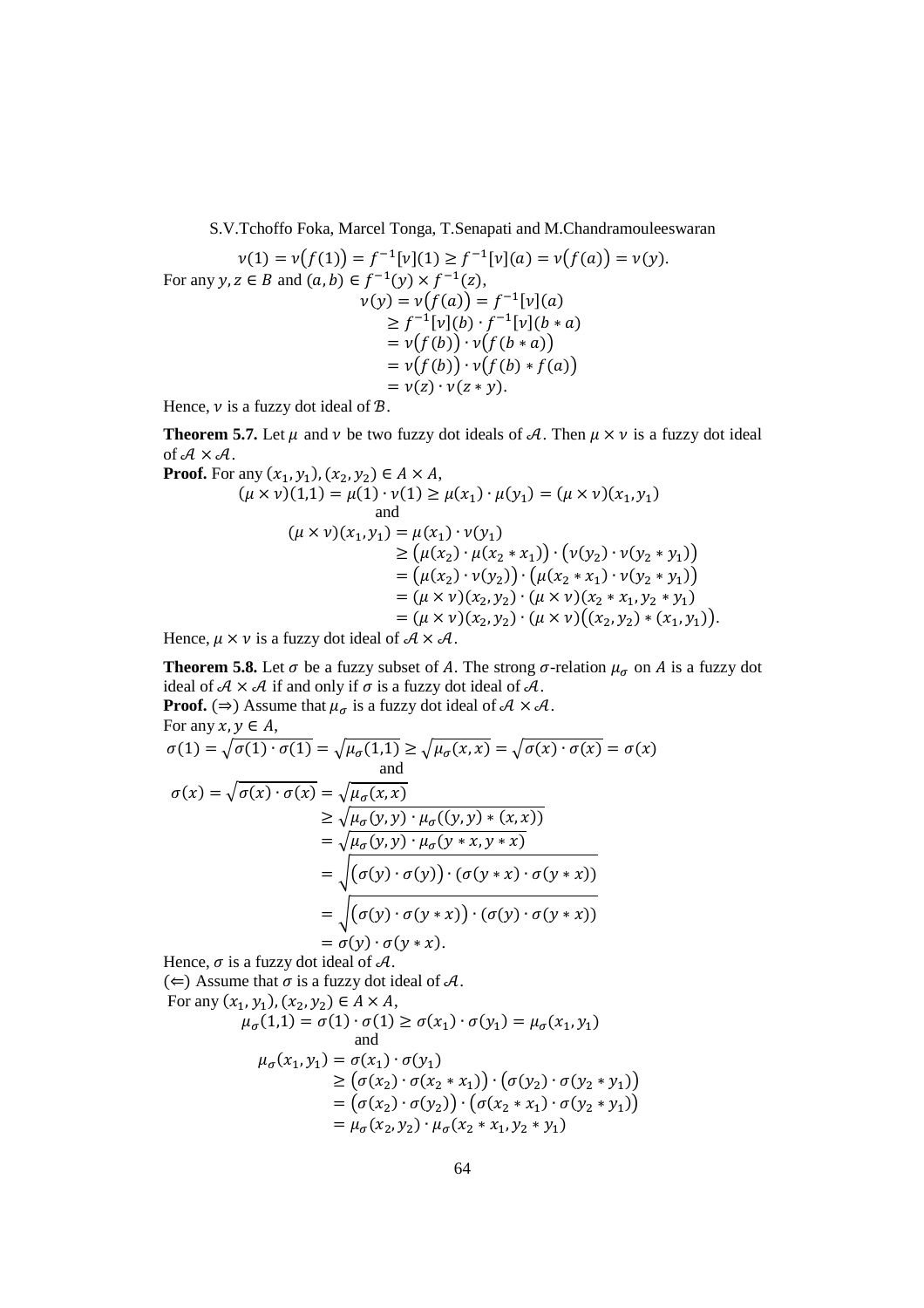$$
= \mu_{\sigma}(x_2, y_2) \cdot \mu_{\sigma}((x_2, y_2) * (x_1, y_1)).
$$
  
Hence  $\mu_{\sigma}$  is a fuzzy dot ideal of  $\mathcal{A} \times \mathcal{A}$ 

Hence,  $\mu_{\sigma}$  is a fuzzy dot ideal of  $\mathcal{A} \times \mathcal{A}$ .

**Proposition 5.7.** Let  $\mu$  be a fuzzy dot ideal of  $\mathcal{A} \times \mathcal{A}$ . Then  $\mu(x, y) \ge \mu(x, 1) \cdot \mu(1, y)$  and  $\mu(x, y) \ge \mu(1, x) \cdot \mu(x, x * y)$  for all  $x, y \in A$ . **Proof.** For any  $x, y \in A$ ,

$$
\mu(x, y) \ge \mu(x, 1) \cdot \mu((x, 1) * (x, y))
$$
  
=  $\mu(x, 1) \cdot \mu(x * x, 1 * y)$   
=  $\mu(x, 1) \cdot \mu(1, y)$   
and  
 $\mu(x, y) \ge \mu(1, x) \cdot \mu((1, x) * (x, y))$   
=  $\mu(1, x) \cdot \mu(1 * x, x * y)$   
=  $\mu(1, x) \cdot \mu(x, x * y).$ 

**Proposition 5.8.** Let  $\mu$  be a fuzzy dot ideal of  $\mathcal{A} \times \mathcal{A}$  such that  $\mu(1,1) = 1$ . Then  $\mu(x, 1) \ge \mu(x, y)$  and  $\mu(1, y) \ge \mu(x, y)$  for all  $x, y \in A$ .

**Proof.** For any  $x, y \in A$ ,

$$
\mu(x, 1) \ge \mu(x, y) \cdot \mu((x, y) * (x, 1))
$$
  
=  $\mu(x, y) \cdot \mu(x * x, y * 1)$   
=  $\mu(x, y) \cdot \mu(1, 1)$   
=  $\mu(x, y) \cdot 1$   
=  $\mu(x, y)$   
and  

$$
\mu(1, y) \ge \mu(x, y) \cdot \mu((x, y) * (1, y))
$$
  
=  $\mu(x, y) \cdot \mu(x * 1, y * y)$   
=  $\mu(x, y) \cdot \mu(1, 1)$   
=  $\mu(x, y) \cdot 1$   
=  $\mu(x, y)$ .

**Corollary 5.5.** Let  $z \in A$  and  $\mu$  be a fuzzy dot ideal of  $A \times A$  such that  $\mu(1,1) = 1$ . Then the fuzzy subset  $\sigma_z$  of A, defined by  $\sigma_z(x) = \mu(z, x)$  for all  $x \in A$ , is a fuzzy dot ideal of  $A$ .

**Proof.** For any  $x \in A$ ,  $\sigma_z(1) = \mu(z, 1) \ge \mu(z, x) = \sigma_z(x)$ . For any  $x, y \in A$ ,  $\sigma_z(x) = \mu(z, x)$  $\geq \mu(1, y) \cdot \mu((1, y) * (z, x))$  $= \mu(1, y) \cdot \mu(1 * z, y * x)$  $= \mu(1, y) \cdot \mu(z, y * x)$  $\geq \mu(z,y) \cdot \mu(z,y*x)$  $= \sigma_z(y) \cdot \sigma_z(y \ast x).$ 

Hence,  $\sigma_z$  is a fuzzy dot ideal of A.

**Theorem 5.9.** Let  $\mu$  be a fuzzy subset of A and,  $x_{\alpha}$  and  $y_{\beta}$  be two fuzzy points. If  $\mu$  is a fuzzy dot ideal of  $A$ , then

$$
x_{\alpha} \in \mu \text{ and } x_{\alpha} * y_{\beta} \in \mu \text{ imply } y_{\alpha^2 \cdot \beta} \in \mu.
$$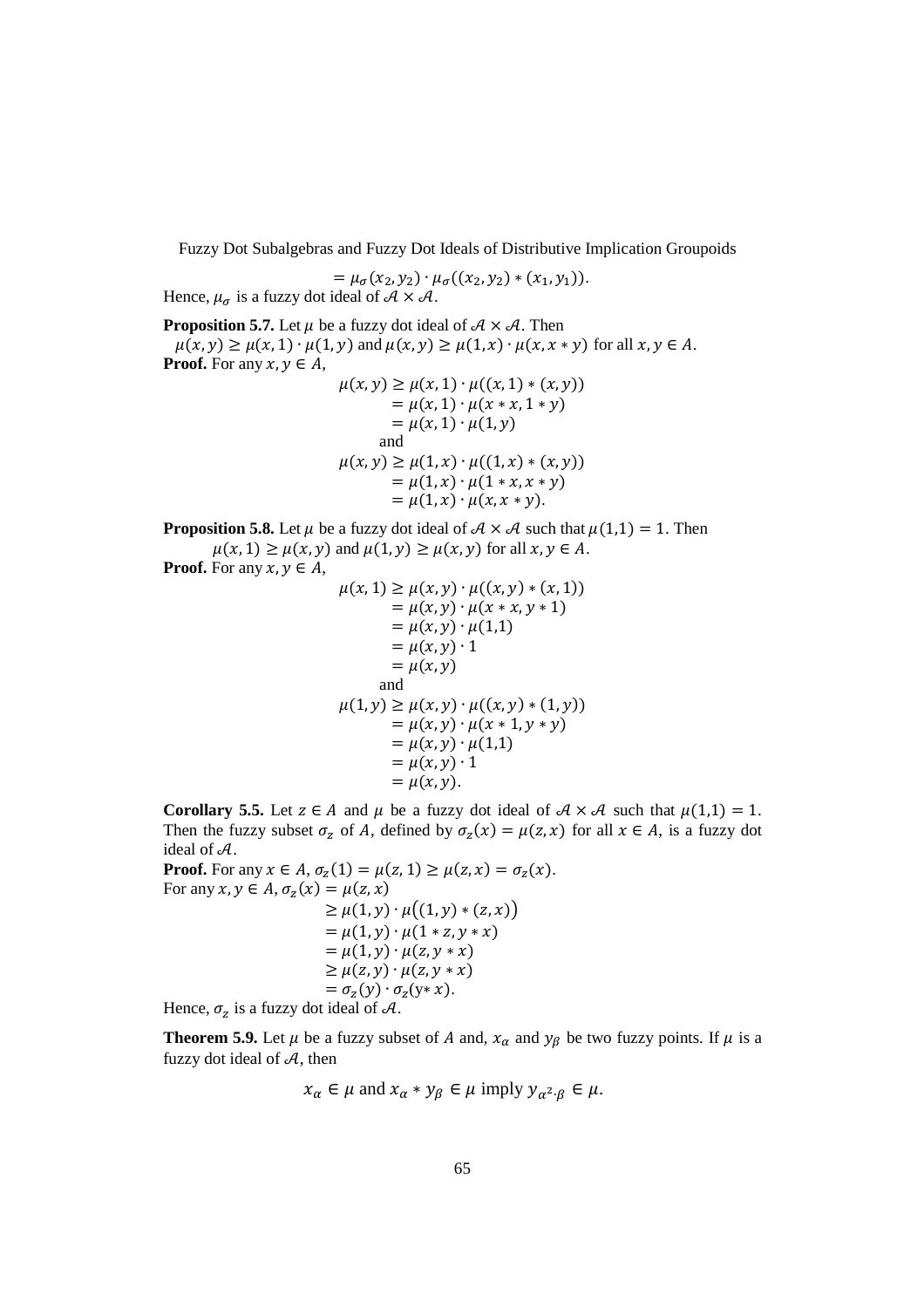**Proof.** Assume that  $\mu$  is a fuzzy dot ideal of  $\mathcal{A}, \mathcal{X}_{\alpha} \in \mu$  and  $\mathcal{X}_{\alpha} * \mathcal{Y}_{\beta} \in \mu$ . We have  $x_{\alpha} \in \mu$  and  $(x * y)_{\alpha \cdot \beta} \in \mu$ ; i.e.,  $\mu(x) \ge \alpha$  and  $\mu(x * y) \ge \alpha \cdot \beta$ ; thus,  $\mu(x) \cdot \mu(x * y) \ge \alpha \cdot (\alpha \cdot \beta) = \alpha^2 \cdot \beta$ ; thus,  $\mu(y) \ge \alpha^2 \cdot \beta$ ; i.e.,  $y_{\alpha^2 \cdot \beta} \in \mu$ .

## **6. Fuzzy implicative dot ideals of distributive implication groupoids**

 In this section, fuzzy implicative dot ideals are defined and the relationship between fuzzy implicative dot ideals, fuzzy implicative ideals and fuzzy dot ideals are discussed.

**Definition 6.1.** (see, [4]) Let  $\mu$  be a fuzzy subset of A.  $\mu$  is called a fuzzy implicative ideal of A if it satisfies the following conditions:<br>i.  $\mu(1) \ge \mu(x)$ .

- $\mu(1) \geq \mu(x),$
- ii.  $\mu(x) \ge \min \{ \mu(z), \mu \{ z * ((x * y) * x) \} \}$ ; for all  $x, y, z \in A$ .

**Definition 6.2.** Let  $\mu$  be a fuzzy subset of A.  $\mu$  is called a fuzzy implicative dot ideal of A if it satisfies the following conditions:<br>i.  $u(1) > u(x)$ .

- $\mu(1) \geq \mu(x),$
- ii.  $\mu(x) \ge \mu(z) \cdot \mu\big(z * ((x * y) * x)\big)$ ; for all  $x, y, z \in A$ .

**Example 6.1.** Let  $A = \{1, a, b, c, d, e, f, g\}$  be a set with the following Cayley table:

| $\ast$      |   | a           | b | $\mathbf c$ | d           | e | f            | g |
|-------------|---|-------------|---|-------------|-------------|---|--------------|---|
| 1           | 1 | a           | b | c           | d           | e | f            | g |
| a           |   | 1           |   | 1           | 1           | 1 | $\mathbf{1}$ | 1 |
| b           |   | c           |   | c           | g           | 1 | $\mathbf{1}$ | g |
| $\mathbf c$ |   | f           | f | 1           | $\mathbf f$ | 1 | f            | 1 |
| d           |   | $\mathbf c$ | e | c           | 1           | e | 1            | 1 |
| e           | 1 | a           | f | f           | d           | 1 | f            | g |
| $\mathbf f$ | 1 | C           | e | $\mathbf c$ | g           | e | $\mathbf{1}$ | g |
| g           |   | a           |   | $\mathbf c$ | $\mathbf f$ | e | $\mathbf f$  | 1 |

Then  $A = (A; *, 1)$  is a distributive implication groupoid. Define a fuzzy subset  $\rho$  of A by  $\rho(1) = \rho(a) = \rho(b) = \rho(c) = \rho(d) = 0.7$  and  $\rho(e) = \rho(f) = \rho(g) = 0.5$ . Then  $\rho$ is a fuzzy implicative dot ideal of  $A$ .

 Note that every fuzzy implicative ideal is a fuzzy implicative dot ideal, but the converse is not necessarily true. In fact, the fuzzy implicative dot ideal of the example 6.1is not a fuzzy implicative ideal, since

 $\rho(b * d) = \rho(g) = 0.5 \geq 0.7 = \min\{0.7, 0.7\} = \min\{\rho(b), \rho(d)\}.$ 

**Theorem 6.** Every fuzzy implicative dot ideal of  $A$  is a fuzzy dot ideal of  $A$ . **Proof.** Let  $\mu$  be a fuzzy implicative dot ideal of  $\mathcal{A}$ .

For any 
$$
x, y \in A
$$
,  $\mu(x) \ge \mu(y) \cdot \mu(y * ((x * x) * x))$   
=  $\mu(y) \cdot \mu(y * (1 * x))$   
=  $\mu(y) \cdot \mu(y * x)$ .

Hence,  $\mu$  is a fuzzy dot ideal of  $\mathcal{A}$ .

The converse of the theorem 6. is not necessarily true.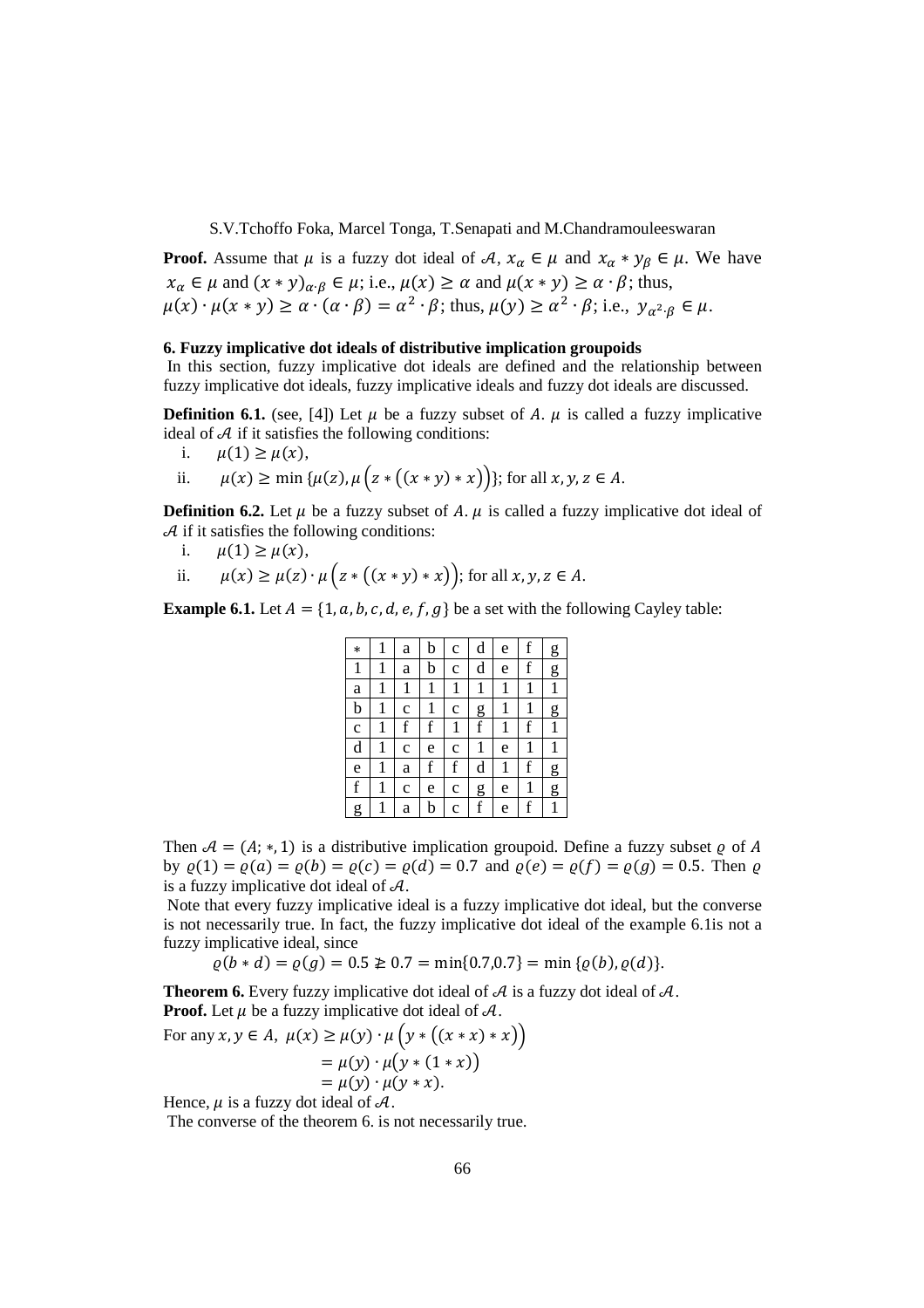Fuzzy Dot Subalgebras and Fuzzy Dot Ideals of Distributive Implication Groupoids **Example 6.2.** Let  $A = \{1, a, b, c\}$  be a set with the following Cayley table:

| $\ast$         | a | b           | $\mathbf c$ |
|----------------|---|-------------|-------------|
|                | a | $\mathbf b$ | $\mathbf c$ |
| a              |   |             | $\mathbf c$ |
| $\mathbf b$    |   |             | $\mathbf c$ |
| $\overline{c}$ |   |             |             |

Then  $A = (A; *, 1)$  is a distributive implication groupoid. The fuzzy dot ideal  $\iota$  of  $A$ , defined by  $\iota(1) = 0.7$  and  $\iota(a) = \iota(b) = \iota(c) = 0.2$ , is not a fuzzy implicative dot ideal of A. In fact,  $\iota(1) \cdot \iota(1 * ((a * c) * a)) = \iota(1) \cdot \iota(c * a)$ 

$$
= i(1) \cdot i(1) \n= 0.7 \cdot 0.7 \n= 0.49 \n\le 0.2 \n= i(a).
$$

**Proposition 6.1.** Let  $\mu$  be a fuzzy subset of A. If  $\mu$  is a fuzzy implicative dot ideal of A, then

a.  $\mu(x) \geq \mu(1) \cdot \mu((x * y) * x),$ 

b.  $\mu((x * y) * x) \ge \mu(x) \cdot \mu(1)$ ; for all  $x, y \in A$ . **Proof.** Assume that  $\mu$  is a fuzzy implicative dot ideal of A. Let  $x, y \in A$ .  $a. \mu(x) \ge \mu(1) \cdot \mu\Big(1 * ((x * y) * x)\Big) = \mu(1) \cdot \mu\Big((x * y) * x\Big).$ **b.**  $\mu((x * y) * x) \ge \mu(x) \cdot \mu(x * [((x * y) * x) * y) * ((x * y) * x)])$  $= \mu(x) \cdot \mu\left(\left[x * (((x * y) * x) * y)\right] * \left[x * ((x * y) * x)\right]\right)$  $= \mu(x) \cdot \mu\left(\left[x * (((x * y) * x) * y)\right] * 1\right)$  $= \mu(x) \cdot \mu(1).$ 

**Corollary 6.1.** Let  $\mu$  be a fuzzy subset of A such that  $\mu(1) = 1$ . If  $\mu$  is a fuzzy implicative dot ideal of A, then  $\mu((x * y) * x) = \mu(x)$  for all  $x, y \in A$ . **Proof.** Straightforward.

**Corollary 6.2.** Let  $\mu$  be a fuzzy dot ideal of A such that  $\mu(1) = 1$ . Then  $\mu$  is a fuzzy implicative dot ideal of A if and only if  $\mu((x * y) * x) = \mu(x)$  for all  $x, y \in A$ . **Proof.** If  $\mu$  is a fuzzy implicative dot ideal of A, then  $\mu((x * y) * x) = \mu(x)$  for all  $x, y \in A$ , by the corollary 6.1.

Conversely, assume that  $\mu((x * y) * x) = \mu(x)$  for all  $x, y \in A$ . Since  $\mu$  is a fuzzy dot ideal of A, we have  $\mu(x) = \mu((x * y) * x) \ge \mu(z) \cdot \mu((x * y) * x)$  for all  $x, y \in A$ . Hence,  $\mu$  is a fuzzy implicative dot ideal of  $\mathcal{A}$ .

**Proposition 6.2.** Let  $\mu$  be a fuzzy implicative dot ideal of  $\mathcal{A}$ . Then

 $z \le a * ((x * y) * x)$  implies  $\mu(x) \ge \mu(a) \cdot \mu(z) \cdot \mu(1)$ ; for all  $x, y, z, a \in A$ . **Proof.** Let  $x, y, z, a \in A$  such that  $z \le a * ((x * y) * x)$ .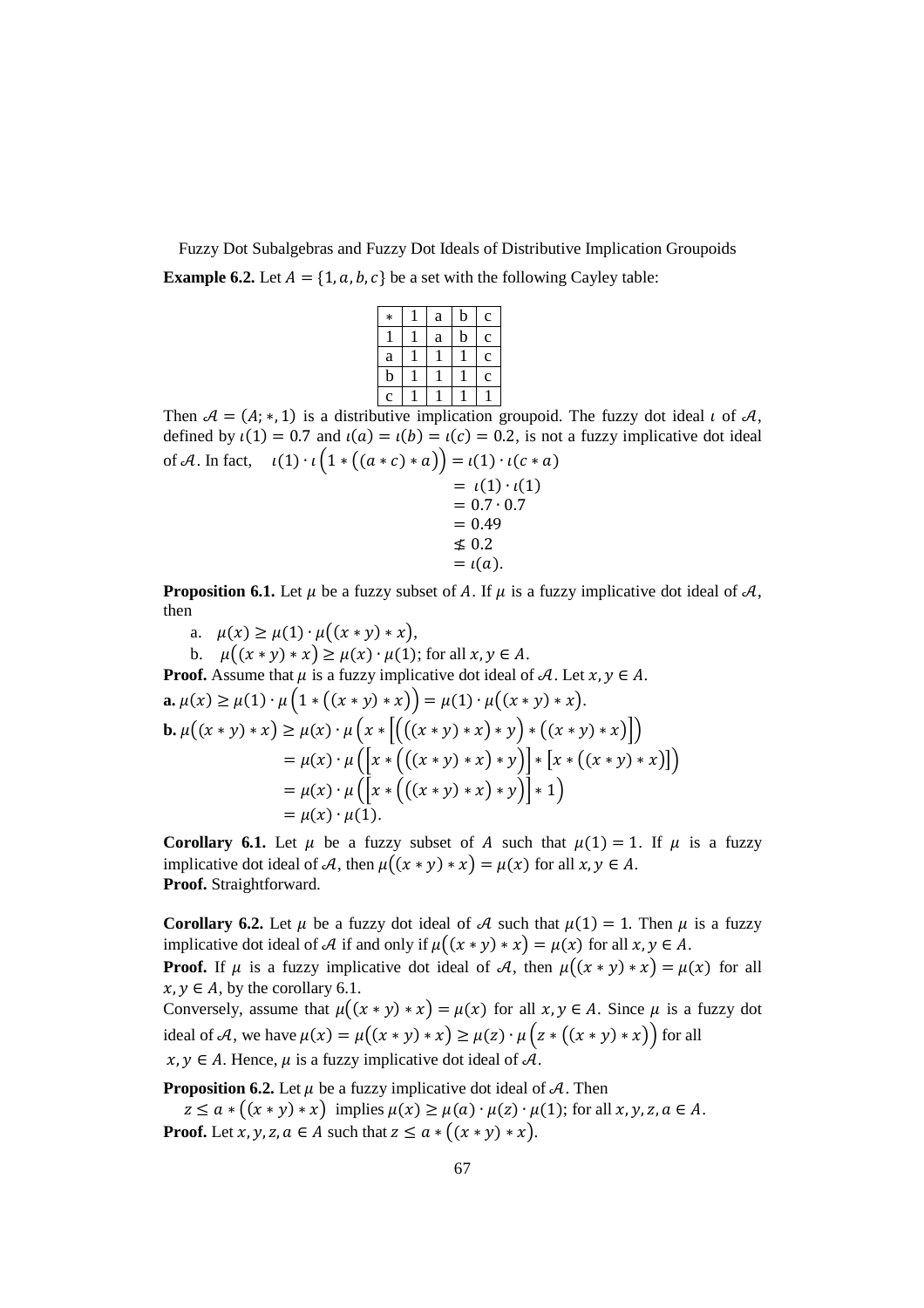$$
\mu(x) \ge \mu(a) \cdot \mu\left(a * ((x * y) * x)\right)
$$
  
\n
$$
\ge \mu(a) \cdot \mu(z) \cdot \mu\left(z * [((a * ((x * y) * x)) * y) * (a * ((x * y) * x))])\right)
$$
  
\n
$$
= \mu(a) \cdot \mu(z) \cdot \mu([z * ((a * ((x * y) * x)) * y)] * [z * (a * ((x * y) * x))])
$$
  
\n
$$
= \mu(a) \cdot \mu(z) \cdot \mu([z * ((a * ((x * y) * x)) * y)] * 1)
$$
  
\n
$$
= \mu(a) \cdot \mu(z) \cdot \mu(1).
$$

**Corollary 6.3.** Let  $\mu$  be a fuzzy subset of A such that  $\mu(1) = 1$ . Then  $\mu$  is a fuzzy implicative dot ideal of  $A$  if and only if

 $z \le a * ((x * y) * x)$  implies  $\mu(x) \ge \mu(a) \cdot \mu(z)$ ; for all  $x, y, z, a \in A$ . **Proof.** Assume that  $\mu$  is a fuzzy implicative dot ideal of  $\mathcal{A}$ . Then for any  $x, y, z, a \in A$  such that  $z \le a * ((x * y) * x)$ , we have

 $\mu(x) \ge \mu(a) \cdot \mu(z) \cdot \mu(1) = \mu(a) \cdot \mu(z) \cdot 1 = \mu(a) \cdot \mu(z).$ Conversely, assume that  $z \le a * ((x * y) * x)$  implies  $\mu(x) \ge \mu(a) \cdot \mu(z)$ ; for all  $x, y, z, a \in A$ . For any  $x, y, z \in A$ , we have  $[(1 - (6 + \lambda) \cdot \lambda)(\alpha + \alpha)]$ 

$$
z * [(z * ((x * y) * x)) * ((x * y) * x)] =
$$
  
\n
$$
= [z * (z * ((x * y) * x))] * [z * ((x * y) * x)]
$$
  
\n
$$
= [(z * z) * (z * ((x * y) * x))] * [z * ((x * y) * x)]
$$
  
\n
$$
= [1 * (z * ((x * y) * x))] * [z * ((x * y) * x)]
$$
  
\n
$$
= [z * ((x * y) * x)] * [z * ((x * y) * x)]
$$
  
\n
$$
= 1;
$$
  
\nthus  $z < (z * ((x * y) * x)) * ((x * y) * x)$ .

thus,  $z \leq (z * ((x * y) * x)) * ((x * y) * x);$ thus,  $\mu(x) \ge \mu(z) \cdot \mu\left(z * ((x * y) * x)\right)$ .

Hence,  $\mu$  is a fuzzy implicative dot ideal of  $\mathcal{A}$ .

## **7. Conclusion**

 In the present paper, fuzzy dot subalgebras, fuzzy normal dot subalgebras, fuzzy dot ideals and fuzzy implicative dot ideals of distributive implication groupoids are investigated. Using  $t$ -norm  $T$  and  $s$ -norm  $S$ , these notions can further be generalized to  $T$ -fuzzy sets,  $S$ -fuzzy sets and Intuitionistic  $(T,S)$ -fuzzy sets.

**Acknowledgment.** The authors are greatly appreciated the referees for their valuable comments and suggestions for improving the paper.

#### **REFERENCES**

- 1. M.A.A.Ansari and M.Chandramouleeswaran: Fuzzy dot  $\beta$ -subalgebras of  $\beta$ -algebras, *International Journal of Pure and Applied Mathematics,* 90 (2) (2014) 119-129.
- 2. M.A.A.Ansari and M.Chandramouleeswaran: Fuzzy dot  $\beta$ -ideals of  $\beta$ -algebras, *International Journal of Pure and Applied Mathematics*, 98 (5) (2015) 19-25.
- 3. R.K.Bandaru, On ideals of implication groupoids, *Advances in Decisions Sciences,*  2012, Article ID 652814, 9 pages.